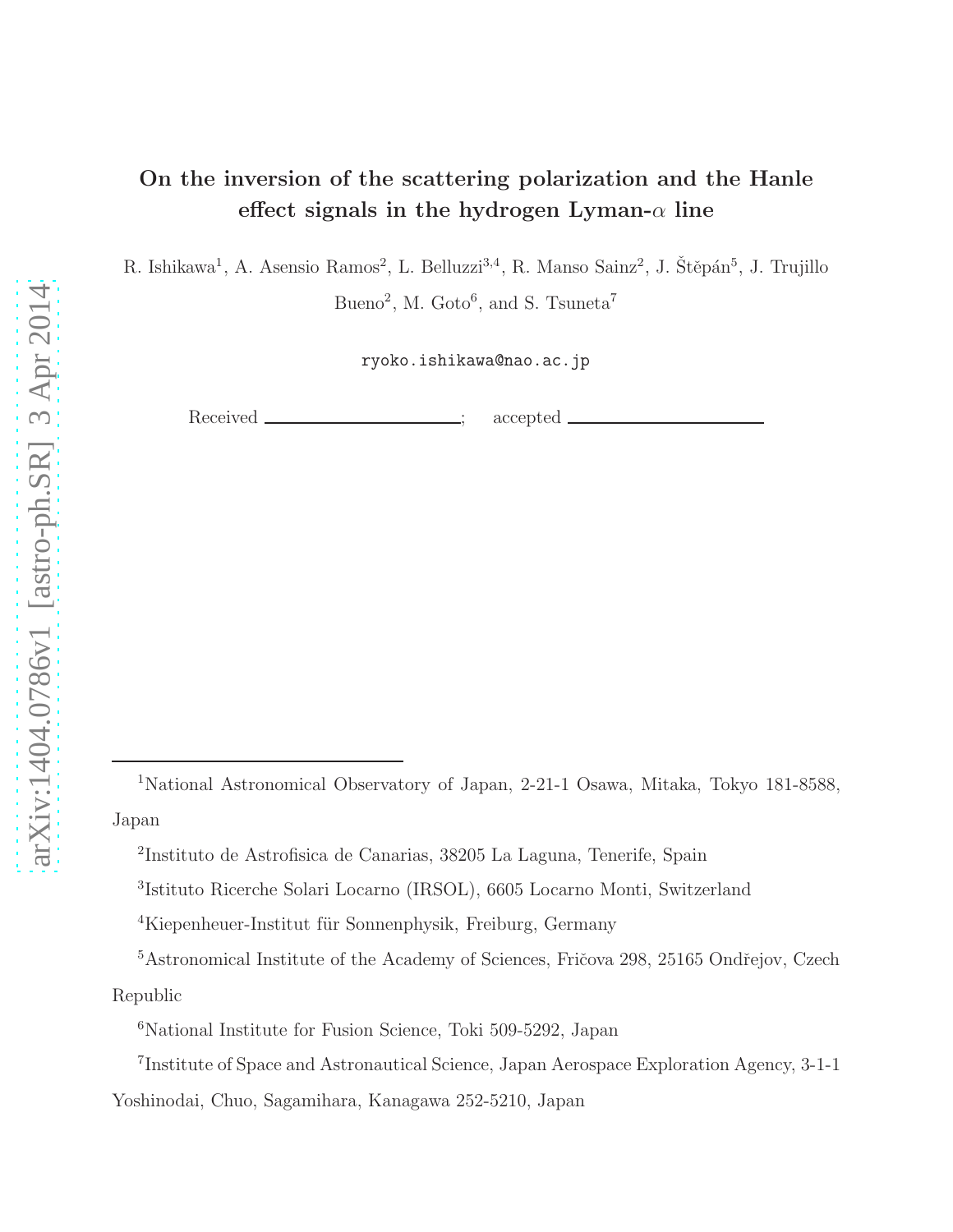### ABSTRACT

Magnetic field measurements in the upper chromosphere and above, where the gas-to-magnetic pressure ratio  $\beta$  is lower than unity, are essential for understanding the thermal structure and dynamical activity of the solar atmosphere. Recent developments in the theory and numerical modeling of polarization in spectral lines have suggested that information on the magnetic field of the chromospherecorona transition region could be obtained by measuring the linear polarization of the solar disk radiation at the core of the hydrogen Lyman- $\alpha$  line at 121.6 nm, which is produced by scattering processes and the Hanle effect. The Chromospheric Lyman- $\alpha$  Spectropolarimeter (CLASP) sounding rocket experiment aims to measure the intensity (Stokes I) and the linear polarization profiles  $(Q/I)$  and  $U/I$ ) of the hydrogen Lyman- $\alpha$  line. In this paper we clarify the information that the Hanle effect can provide by applying a Stokes inversion technique based on a database search. The database contains all theoretical  $Q/I$  and  $U/I$  profiles calculated in a one-dimensional semi-empirical model of the solar atmosphere for all possible values of the strength, inclination, and azimuth of the magnetic field vector, though this atmospheric region is highly inhomogeneous and dynamic. We focus on understanding the sensitivity of the inversion results to the noise and spectral resolution of the synthetic observations as well as the ambiguities and limitation inherent to the Hanle effect when only the hydrogen Lyman- $\alpha$  is used. We conclude that spectropolarimetric observations with CLASP can indeed be a suitable diagnostic tool for probing the magnetism of the transition region, especially when complemented with information on the magnetic field azimuth that can be obtained from other instruments.

Subject headings: polarization, magnetic fields, Sun: chromosphere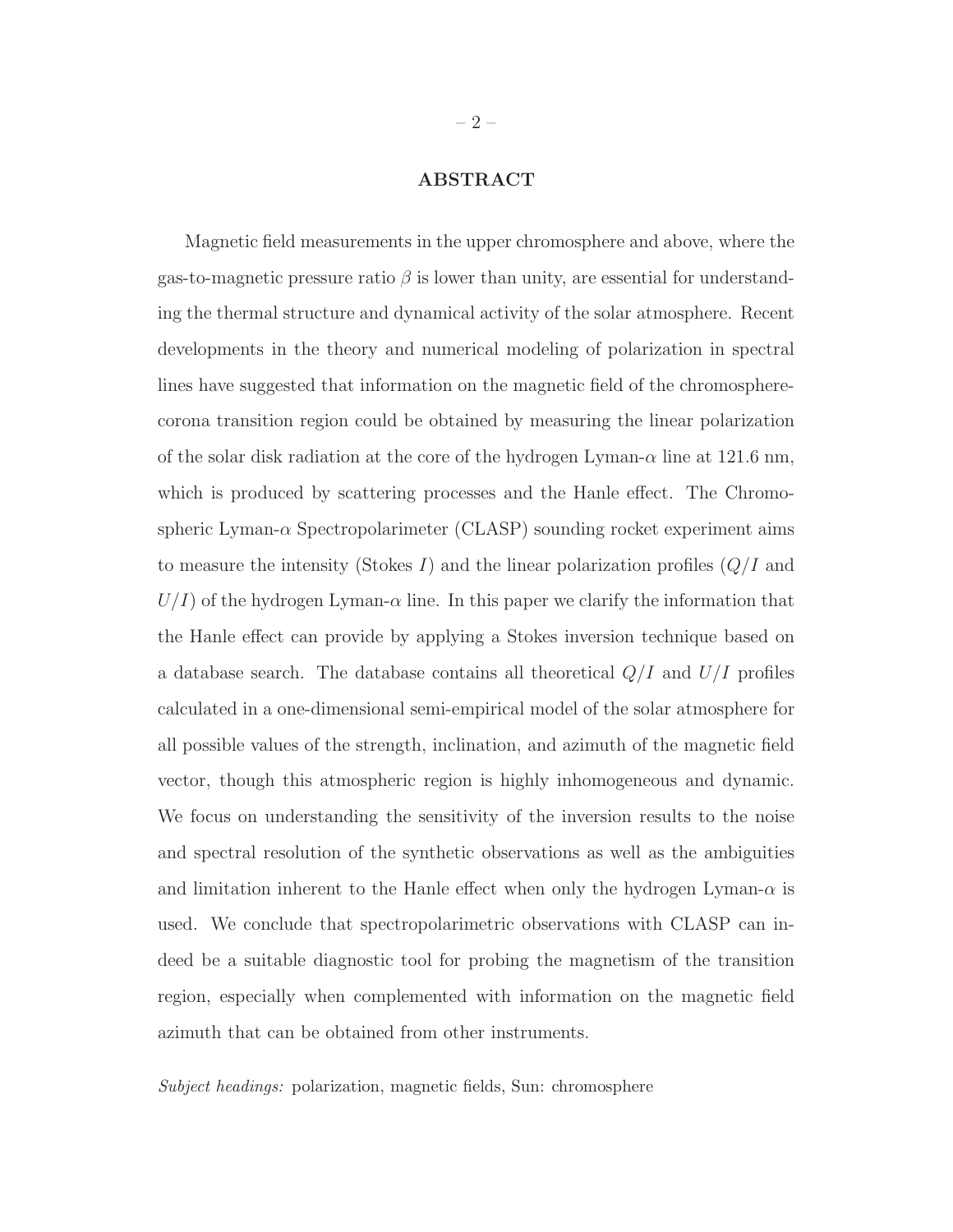#### 1. Introduction

The chromosphere and the transition region of the Sun lie between the cooler photosphere, where the ratio of gas to magnetic pressure  $\beta > 1$ , and the 10<sup>6</sup> K corona, where  $\beta$  < 1. It is believed that in this interface region the magnetic forces start to dominate over the hydrodynamic forces, and that local energy dissipation and energy transport to the upper layers via various fundamental plasma processes are taking place. Recent observations (e.g., [Shibata et al. 2007;](#page-32-0) [Katsukawa et al. 2007;](#page-31-0) [De Pontieu et al. 2007;](#page-31-1) [Okamoto et al.](#page-32-1) [2007;](#page-32-1) [Okamoto & De Pontieu 2011](#page-32-2); [Vecchio et al. 2009](#page-33-0)) have revealed ubiquitous dynamical chromospheric activities such as jets, Alfvénic waves, and shocks, which are thought to play a key role in the heating of the chromosphere and corona and in the acceleration of the solar wind. However, we do not have any significant empirical knowledge on the strength and direction of the magnetic field in the upper solar chromosphere and transition region.

The information on the magnetic field of the solar atmosphere is encoded in the polarization that some physical mechanisms introduce in the spectral lines. The familiar Zeeman effect can introduce polarization in the spectral lines that originate in the upper solar chromosphere and the transition region. However, because such lines are broad and the magnetic field there is expected to be rather weak, the induced polarization amplitudes will be very small (except perhaps in sunspots), and the Zeeman effect has limited applicability. Fortunately, the Hanle effect (the magnetic-field-induced modification of the linear polarization caused by scattering processes in a spectral line, [Casini & Landi Degl'Innocenti](#page-31-2) [2008\)](#page-31-2) in some of the allowed UV lines that originate in the upper chromosphere and transition region is expected to be a more suitable diagnostic tool [\(Trujillo Bueno et al.](#page-33-1) [2011,](#page-33-1) [2012;](#page-33-2) [Belluzzi & Trujillo Bueno 2012\)](#page-31-3).

The hydrogen Lyman- $\alpha$  line ( $\lambda = 121.567$  nm) is particularly suitable because (1) the line-core polarization originates at the base of the solar transition region, where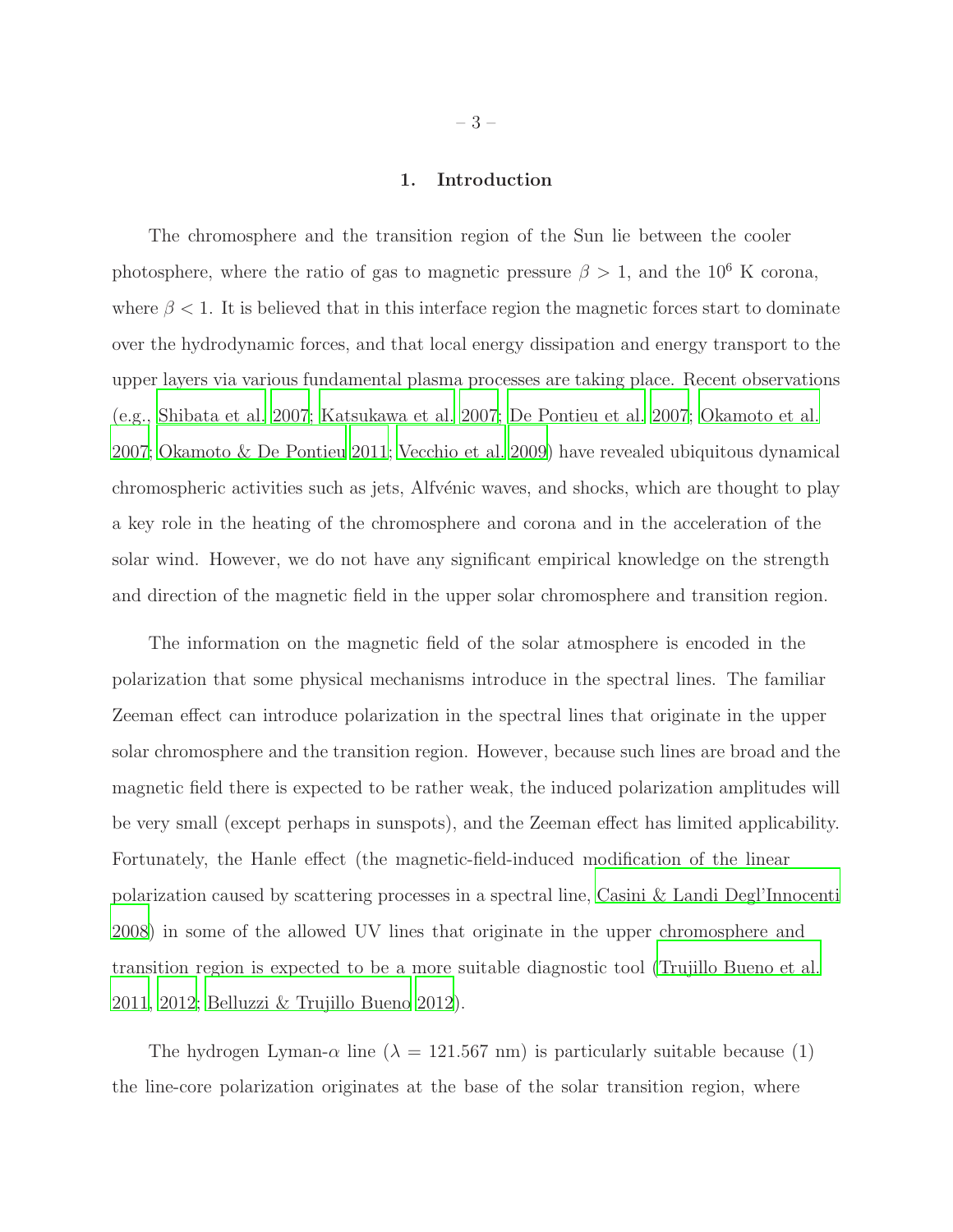$\beta \ll 1$  [\(Trujillo Bueno et al. 2011;](#page-33-1) [Belluzzi et al. 2012;](#page-31-4) Štěpán et al. 2012), (2) collisional depolarization plays a rather insignificant role (e.g.,  $\tilde{S}t\tilde{e}p\tilde{a}n \& Tru$  Trujillo Bueno 2011), and (3) via the Hanle effect the scattering polarization is sensitive to the magnetic fields expected for the upper chromosphere and transition region [\(Trujillo Bueno et al. 2011\)](#page-33-1).

The Chromospheric Lyman-Alpha Spectropolarimeter (CLASP) is a sounding rocket experiment developed by researchers from Japan, USA, and Europe [\(Ishikawa et al. 2011](#page-31-5); [Narukage et al. 2011;](#page-32-4) [Kano et al. 2012;](#page-31-6) [Kobayashi et al. 2012\)](#page-31-7), which is expected to fly in 2015. The first, very important goal of this sounding rocket experiment is the measurement of the linear polarization signals produced by scattering processes in the Lyman- $\alpha$  line. The second goal is the detection of the Hanle effect action on the core of  $Q/I$  and  $U/I$ in order to constrain the magnetic field of the transition region from the observed Stokes profiles. CLASP will measure the linear polarization profiles of the Lyman- $\alpha$  line within a spectral window of at least  $\pm 0.05$  nm around the line center, where in addition to the line core polarization itself (where the Hanle effect operates), we expect the largest linear polarization signals produced by the joint action of partial frequency redistribution and J−state interference effects [\(Belluzzi et al. 2012](#page-31-4)). Polarization sensitivities of 0.1% and 0.5% are required in the line core (i.e.,  $\pm$ 0.02 nm around the line center) and in the line wings (at  $> \pm 0.05$  nm), respectively. In order to achieve these polarization sensitivities, the 400′′ spectrograph slit will be fixed at the selected observing target during the CLASP observation time of  $< 5$  min. Furthermore, after the data recovery, we will add consecutive measurements and perform spatial averaging.

In this paper, we clarify the information we expect to determine with the CLASP experiment, providing a strategy suitable for highlighting the ambiguities of the Hanle effect and the complexity of the ensuing inference problem. To this end, we have used a plane-parallel (one-dimensional) semi-empirical model of the solar atmosphere, and we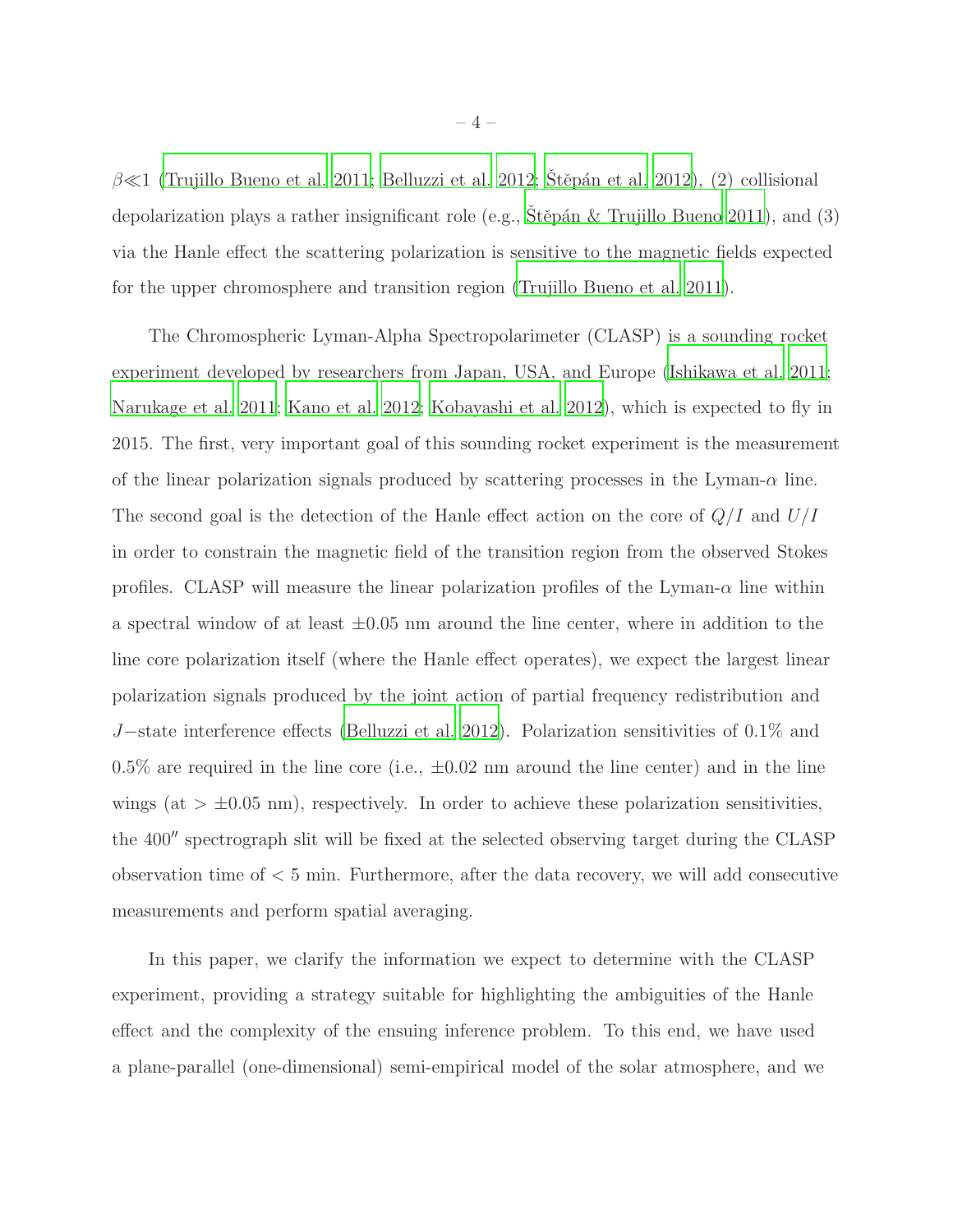have created a database of theoretical Stokes  $Q/I$  and  $U/I$  profiles for all possible strength, inclination, and azimuth values of the magnetic field vector. Then, we investigate the possibility of recovering the magnetic field information using the characteristics of CLASP (noise level, spectral resolution, etc.) and the ambiguities and limitation inherent to the Hanle effect. We also discuss the most suitable observing targets and data analysis strategy for constraining the magnetic field information.

The ambiguities inherent to magnetic field diagnostics can be reduced by exploiting the joint action of the Hanle and Zeeman effect, where both linear and circular polarization signals are used to constrain the magnetic field vector [\(Landi Degl'Innocenti & Bommier](#page-32-5) [1993;](#page-32-5) [Landi Degl'Innocenti 1982](#page-32-6); [Trujillo Bueno et al. 2002;](#page-33-4) López Ariste & Casini 2003, see also [Asensio Ramos et al. 2008;](#page-31-8) [Centeno et al. 2010;](#page-31-9) [Anusha et al. 2011](#page-31-10)). Unfortunately, while the Lyman- $\alpha$  line is most advantageous to explore the magnetism of the various regions in the transition region (where  $\beta \ll 1$ ), it is challenging to measure the contribution of the Zeeman effect to the circular polarization in UV lines. Here we propose alternative ways to alleviate this issue in the subsequent sections.

We assume that the quiet solar atmosphere can be represented by a plane-parallel semi-empirical model atmosphere, even though the upper solar chromosphere is a highly inhomogeneous and dynamic physical system, much more complex than the idealization of the one-dimensional static semi-empirical model used here. Such inhomogeneity and dynamics causes larger amplitudes and spatial variations in the scattering polarization signals (Stěpán et al. 2012, [2014\)](#page-33-5). However, it is of interest to note that [Trujillo Bueno et al.](#page-33-1)  $(2011)$  showed that the amplitude and shape of the  $Q/I$  profiles calculated in the quiet-Sun plane-parallel semi-empirical model of [Fontenla et al. \(1993](#page-31-11)) are qualitatively similar to the temporally-averaged profiles obtained from the Stokes I and Q signals computed at each time step of the chromospheric hydro-dynamical model of [Carlsson & Stein \(1997](#page-31-12)).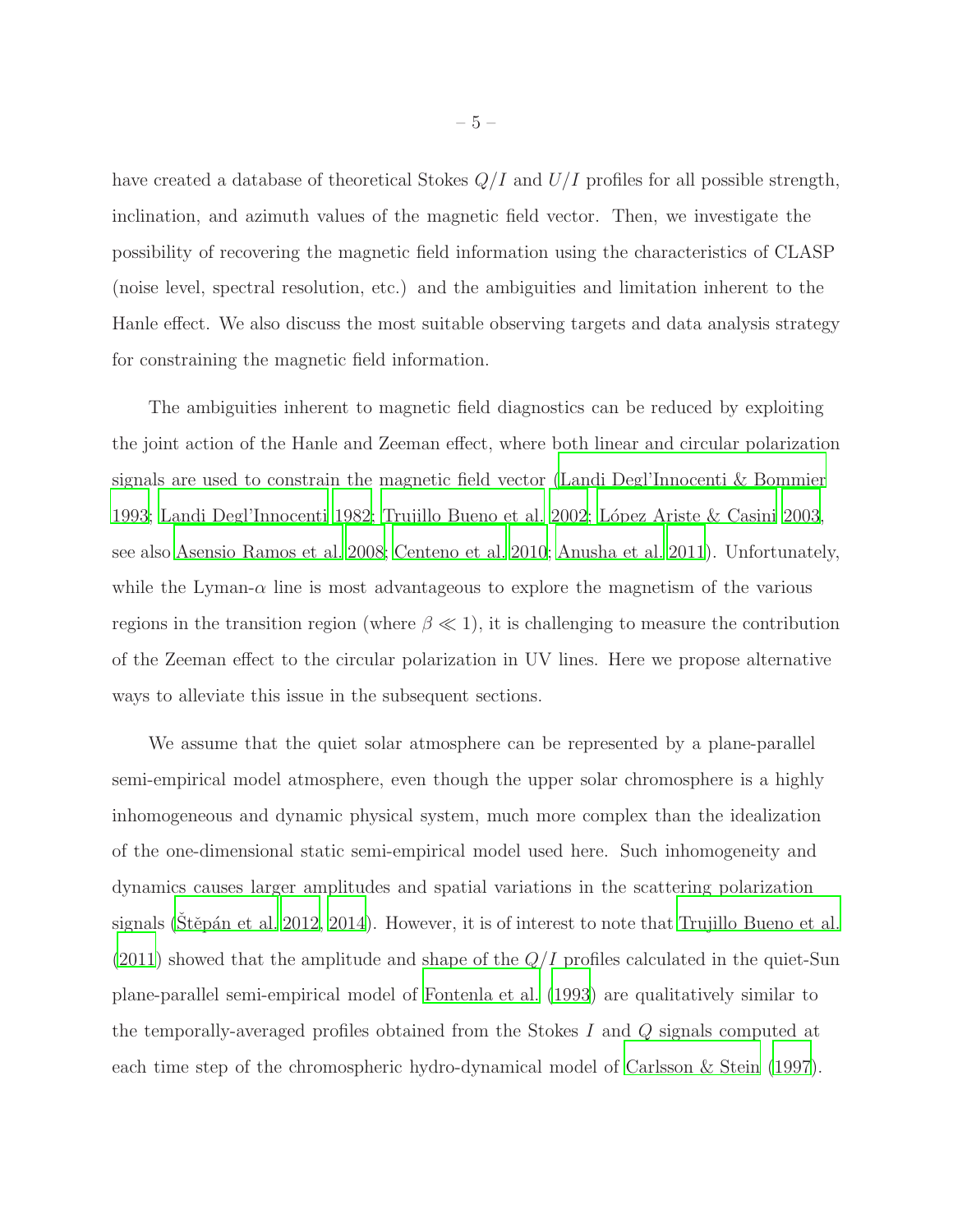Moreover, spatial and temporal averaging of the scattering polarization calculated in three-dimensional (3D) atmospheric models tend to produce  $Q/I$  Lyman- $\alpha$  signals more or less similar to those calculated in plane-parallel semi-empirical model atmospheres  $(St\check{e}p\check{a}n$  et al. 2014). In the case of the CLASP experiment, which will require both spatial (<sup>∼</sup> <sup>10</sup>′′) and temporal averaging (∼5 min) to attain the necessary signal-to-noise ratio, the model atmosphere for a first approximate interpretation of the CLASP data could be a plane-parallel semi-empirical model. We believe that the post-launch data analysis will pave the way for further improvements, for example via forward modeling calculations of the Lyman- $\alpha$  scattering polarization signals using increasingly realistic 3D models of the solar chromosphere.

#### 2. Scattering polarization and the Hanle effect

The expected scattering polarization in the core of the hydrogen Lyman- $\alpha$  line physically originates from population imbalances and quantum coherence between the magnetic sublevels pertaining to the  $2p^{2}P_{3/2}$  upper level, both of which are produced from the absorption of anisotropic radiation by the hydrogen atoms of the solar transition region.

Typically, in weakly magnetized stellar atmospheres, the absorption of anisotropic radiation produces atomic level alignment (i.e., population imbalances between magnetic sublevels having different  $|M|$  values, M being the magnetic quantum number). On the other hand, atomic level orientation (i.e., population imbalances between sublevels with  $M > 0$  and  $M < 0$  can be neglected in the modeling of the Lyman- $\alpha$  linear polarization. The anisotropy and symmetry properties of the radiation field that illuminates the atomic system can be conveniently quantified through the so-called radiation field tensor  $J_Q^K$ (see Eq. (5.157) of [Landi Degl'Innocenti & Landolfi 2004\)](#page-32-8). If the radiation field has cylindrical symmetry along a given direction, and it has no circular polarization, then, if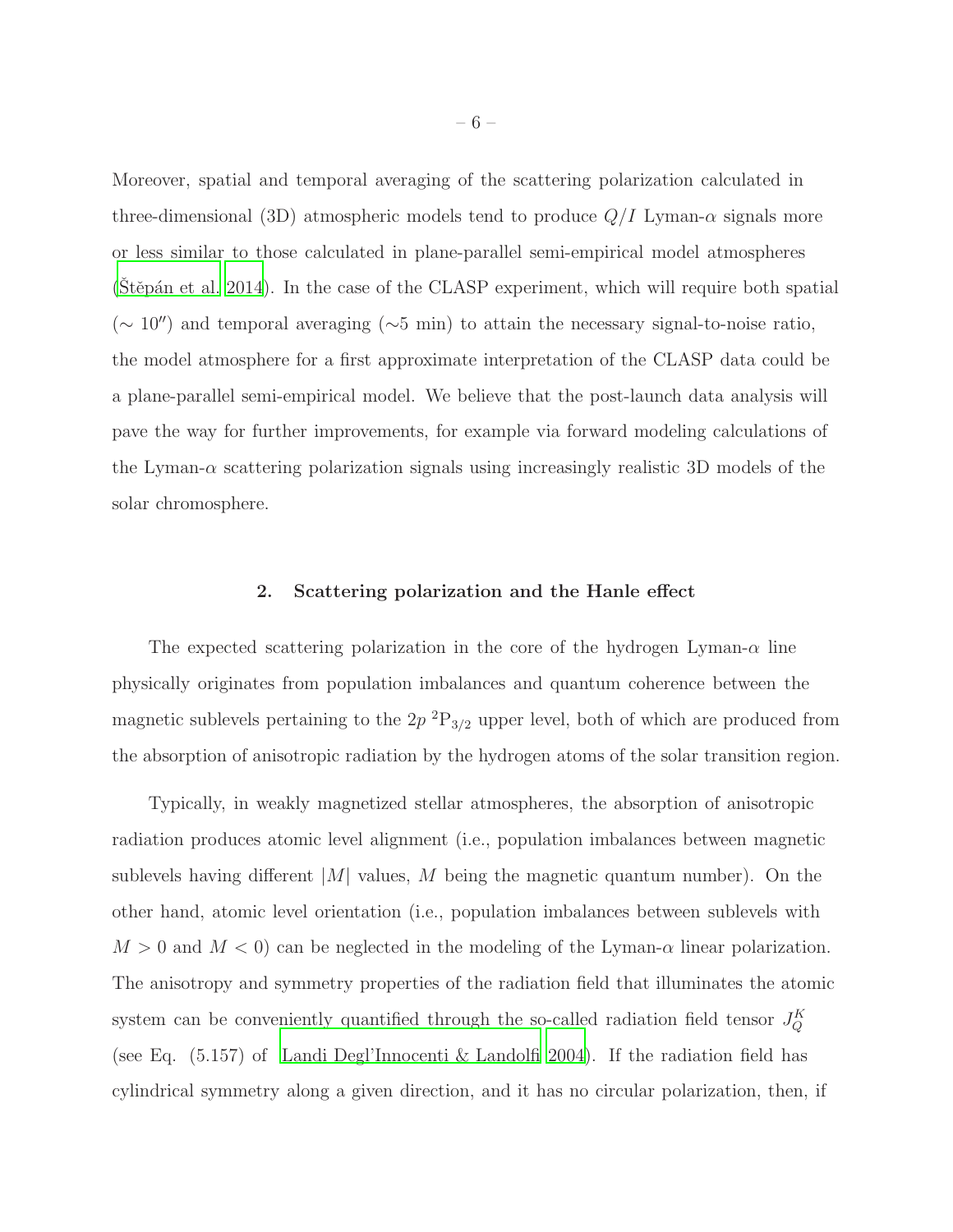the quantization axis is taken along the symmetry axis, only the components  $J_0^0$  and  $J_0^2$ are non-zero. The former represents the mean intensity of the radiation field, while the latter quantifies its degree of anisotropy. The explicit expression of the  $J_0^2$  component of the frequency-integrated radiation field tensor is given by

$$
J_0^2 = \int dx \oint \frac{d\Omega}{4\pi} \frac{\phi_x}{2\sqrt{2}} \left[ (3\mu^2 - 1)I_{x\Omega} + 3(1 - \mu^2)Q_{x\Omega} \right] , \qquad (1)
$$

where  $\phi_x$  is the absorption profile, x is the normalized frequency distance from line center, and  $\mu = \cos \theta$  (with  $\theta$  the angle between the radiation beam under consideration and the quantization axis). In the solar atmosphere, the contribution of the Stokes  $Q_{x\Omega}$  parameter to  $J_0^2$  is very small compared with that caused by the specific intensity  $I_{x\Omega}$ . Thus, in analogy with the spherical harmonics  $Y_2^0$ , the  $J_0^2$  tensor represents whether the local illumination of the atomic system is dominated by predominantly vertical  $(J_0^2 > 0)$  or predominantly horizontal  $(J_0^2 < 0)$  illumination. In the case of  $J_0^2 > 0$   $(J_0^2 < 0)$ , photon absorption processes take place predominantly through  $\Delta M = \pm 1$  ( $\Delta M = 0$ ) transitions, which gives rise to population imbalances among the various magnetic sublevels.

In this work, we consider a plane-parallel atmosphere, whose parameters depend only on the height. Taking the quantization axis along the vertical, it can be shown that in the absence of magnetic fields, or in the presence of a vertical magnetic field, any coherence between pairs of magnetic sublevels of the  $2p^{2}P_{3/2}$  upper level is zero, while it is non-zero if an inclined magnetic field is present.

Although choosing the quantization axis along the local vertical can be advantageous in some cases, in order to investigate the impact of the magnetic field on the atomic polarization (i.e., the Hanle effect), it is convenient to choose it along the magnetic field direction. In this case, describing atomic polarization through the multipole moments of the density matrix,  $\rho_Q^K$  (e.g., Sect. 3.7 of [Landi Degl'Innocenti & Landolfi 2004](#page-32-8)), the effect of the magnetic field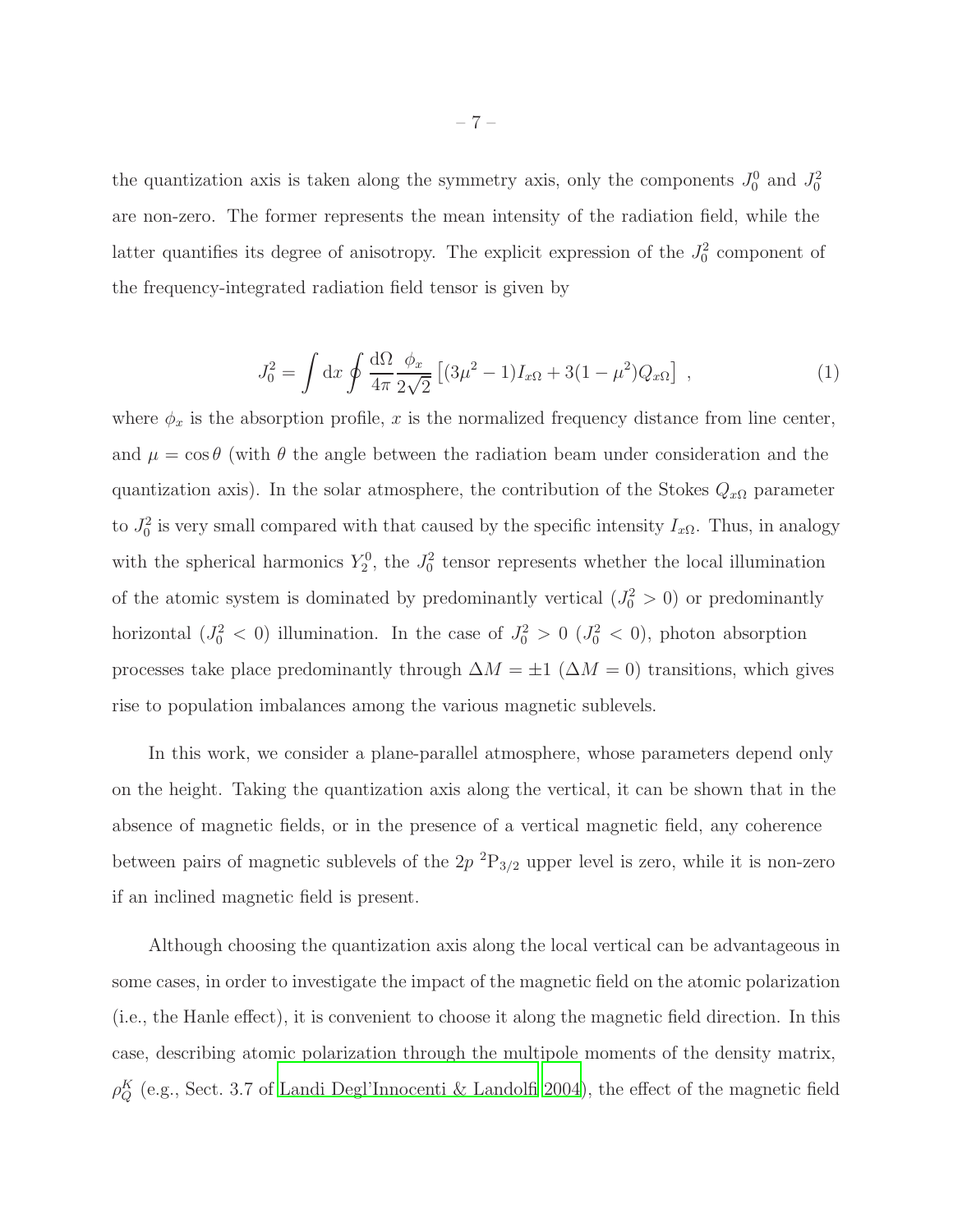is described by the equation (see Sect. 10.3 of [Landi Degl'Innocenti & Landolfi 2004\)](#page-32-8)

$$
\rho_Q^K(J_u) = \frac{1}{1 + iQ\Gamma_u} \left[ \rho_Q^K(J_u) \right]_{B=0} ,
$$
\n(2)

where  $\Gamma_u = 8.79 \times 10^6 B g_{J_u}/A_{u\ell}$  (*B* is the field strength in gauss,  $g_{J_u}$  is the Landé factor, and  $A_{u\ell}$  is the Einstein coefficient for the spontaneous emission process in s<sup>-1</sup>), and  $[\rho_Q^K(J_u)]_{B=0}$  represent the value of the  $\rho_Q^K(J_u)$  elements for the non-magnetic case. This equation shows that in the magnetic field reference frame the population imbalances represented by the  $\rho_Q^K(J_u)$  elements with  $Q=0$  are unaffected by the magnetic field, while the elements with  $Q \neq 0$ , indicating the atomic coherence, are reduced and dephased with respect to the non-magnetic case. The Hanle effect can be thus be defined as the modification of the atomic-level polarization (in particular the modification of coherence) and the ensuing observables effects on the emergent Stokes Q and U profiles, caused by the action of an inclined magnetic field. For the hydrogen Lyman- $\alpha$  line, the magnetic field strength for which  $\Gamma_u = 1$  (i.e., the critical magnetic field for the onset of the Hanle effect) is  $B = 53$  G.

#### 3. Database

<span id="page-7-0"></span>The Lyman- $\alpha$  line consists of two blended transitions between the 1p<sup>2</sup>S<sub>1/2</sub> lower level and the  $2p^{2}P_{1/2}$  and  $2p^{2}P_{3/2}$  upper levels. To estimate the linear polarization of the Lyman- $\alpha$  line, we follow the approach of [Trujillo Bueno et al. \(2011\)](#page-33-1), and we provide a quick overview here (refer to [Trujillo Bueno et al. \(2011\)](#page-33-1) for details). We consider the quiet-Sun semi-empirical model of [Fontenla et al. \(1993\)](#page-31-11), which is hereafter referred to as the FAL-C model. Thus, our model atmosphere is plane-parallel, and the physical quantities only depend on the coordinate Z. The hydrogen atomic model we have used includes the fine structure of the first two n−levels of the hydrogen, where n is the principal quantum number. The excitation state of each level is quantified by means of the multipolar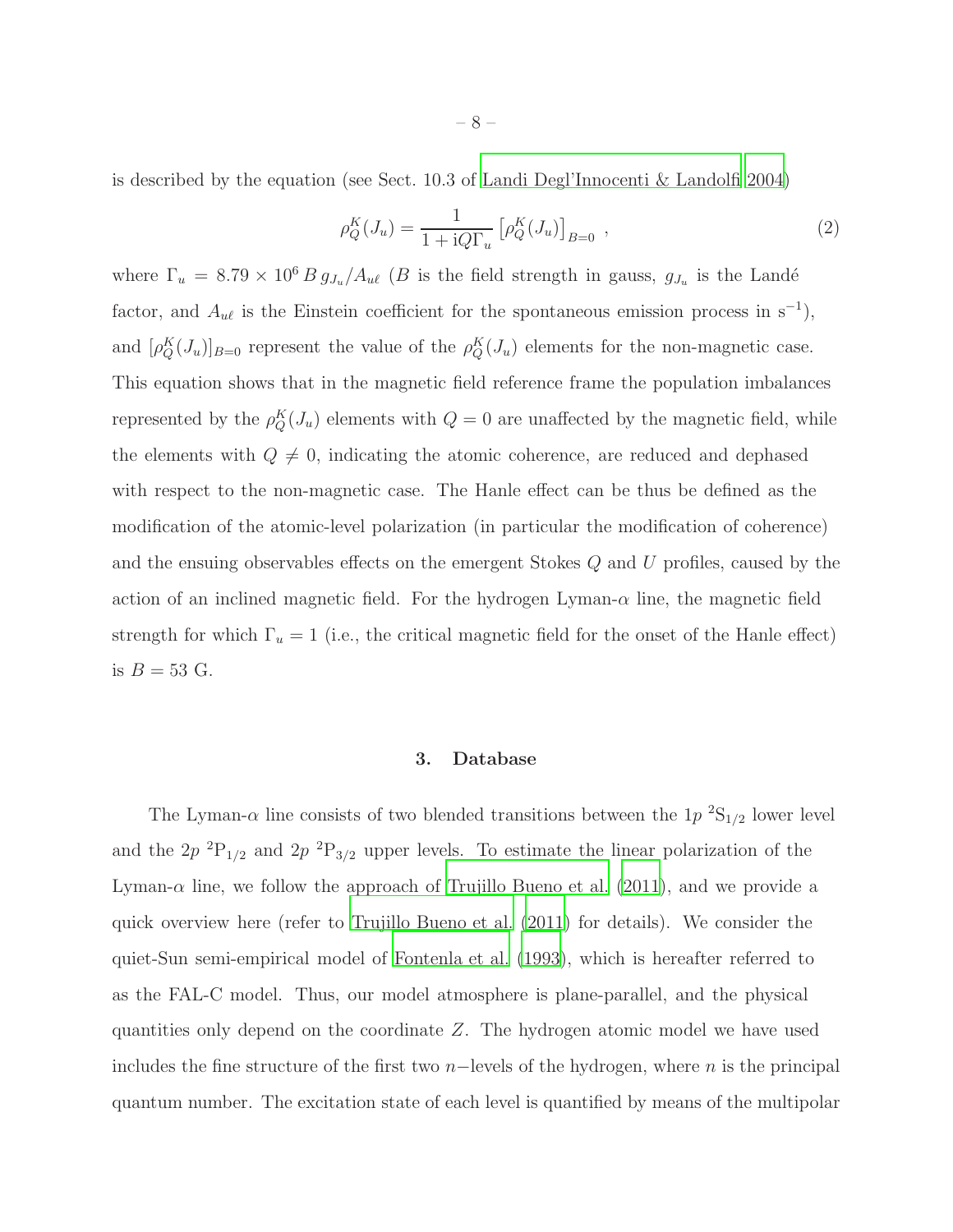components of the atomic density matrix, which are self-consistently obtained by solving the statistical equilibrium equations and the Stokes vector radiative transfer equation (see chapter 7 of [Landi Degl'Innocenti & Landolfi 2004](#page-32-8)). Thus, we assume complete frequency re-distribution (CRD), which is a suitable approximation for the estimation of the scattering polarization at the Lyman- $\alpha$  line center [\(Belluzzi et al. 2012\)](#page-31-4). Isotropic collisions with protons and electrons are also taken into account, but these collisions have a negligible depolarizing effect on the scattering polarization of the hydrogen Lyman- $\alpha$  line at the low plasma densities of the upper chromosphere and the transition region, as discussed by Stěpán  $&$  Trujillo Bueno (2011).

By solving the above-mentioned non-local thermodynamic equilibrium (non-LTE) radiative transfer problem, we created a database of synthetic Stokes profiles  $(I(\lambda), Q(\lambda),$ and  $U(\lambda)$  of the hydrogen Lyman- $\alpha$  line. We consider the presence of a deterministic magnetic field of arbitrary strength B, inclination  $\theta_B$ , and azimuth  $\chi_B$ , all of which are assumed to be constant with height (Fig[.1\)](#page-9-0). In total, there are 137751 sets of  $Q(\lambda)/I(\lambda)$ and  $U(\lambda)/I(\lambda)$  profiles for different magnetic field strengths (0  $\leq$  B  $\leq$  250 G in 5 G increments), inclinations ( $0° \le \theta_B \le 180°$  in 5° increments), and azimuths ( $0° \le \chi_B \le 360°$ in 5◦ increments). An example of a synthetic profile is given in Figure [2](#page-11-0) (solid lines). For all magnetic parameters, the Stokes  $I(\lambda)$  profiles are virtually identical because only the polarization signals have a measurable sensitivity to the magnetic field. Here, we consider two scattering geometries: disk center  $(\mu = 1.0)$  and close-to-the-limb  $(\mu = 0.3)$ .

Here, we also simulate the CLASP observations. The wavelength resolution of the CLASP optics is ∼ 0.013 nm, and the Stokes spectra are recorded with a wavelength sampling of 0.005 nm pixel<sup>-1</sup>. For a spatial area of less than 10<sup> $\prime\prime$ </sup>, the polarization sensitivity is 0.1% with respect to the intensity at each wavelength pixel in the line core  $(121.567 \pm 0.02 \text{ nm})$ . First, the synthetic profiles  $I(\lambda)$ ,  $Q(\lambda)$ , and  $U(\lambda)$  in the database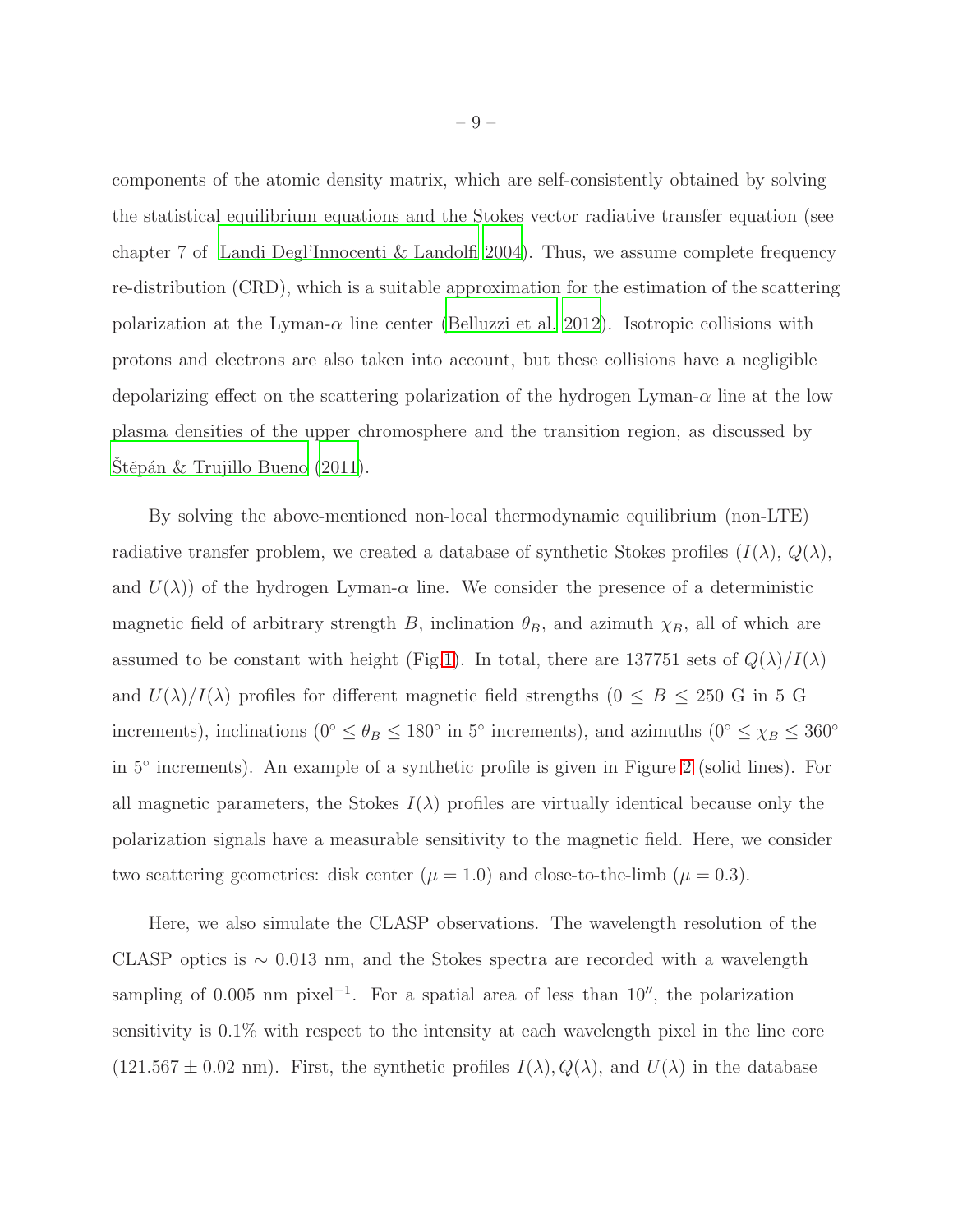

<span id="page-9-0"></span>Fig. 1.— Geometry for the scattering event. The Z-axis is normal to the solar surface. The magnetic field vector is characterized by its magnitude B, inclination angle  $\theta_B$ , and azimuth  $\chi_B$ . The LOS lies in the  $X - Z$  plane. We choose the Y-axis as positive reference direction for Stokes  $Q$ , which is parallel to the nearest solar limb.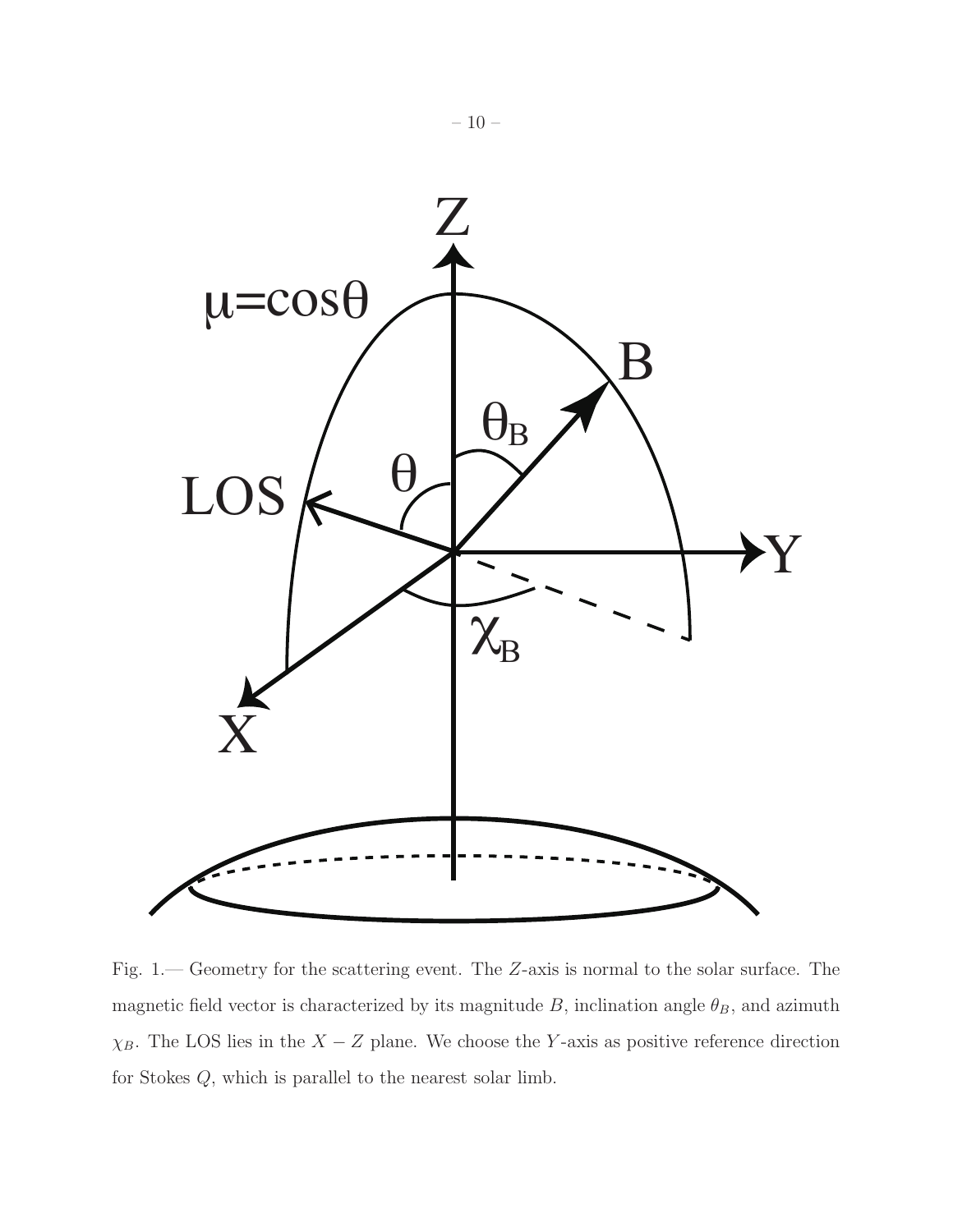are convolved with a 0.013 nm FWHM Gaussian and are then sampled with a wavelength step of 0.005 nm. Assuming that the polarization sensitivity will be achieved at a  $3\sigma$  level, random noise with a standard deviation of  $\sigma = 0.033\%$  with respect to the intensity at each wavelength bin is added to the convolved  $I, Q$ , and  $U$  profiles. Finally, we derive the simulated  $Q^{obs}(\lambda)/I^{obs}(\lambda)$  and  $U^{obs}(\lambda)/I^{obs}(\lambda)$  profiles (squares in Fig[.2\)](#page-11-0).

#### 4. Hanle diagrams

<span id="page-10-0"></span>The behavior of the  $Q/I$  and  $U/I$  signals with respect to the magnetic field parameters (strength, inclination, and azimuth of the magnetic field vector) can be suitably illustrated by a Hanle diagram (see also [Trujillo Bueno et al. 2012\)](#page-33-2). In Figure [3,](#page-12-0) we show Hanle diagrams with a horizontal magnetic field (i.e., the inclination is fixed at  $\theta_B = 90°$ ) for different values of the azimuth angle when the field strength varies between 0 G (black circles) and 250 G (white circles). The Figure [3](#page-12-0) (a) corresponds to a close-to-limb geometry  $(\mu = 0.3)$ , while Figure [3](#page-12-0) (b) refers to the forward scattering case of a disk center observation  $(\mu = 1.0)$ . The  $Q/I$  and  $U/I$  signals in this figure refer to the amplitudes of original synthetic profiles  $Q(\lambda_0)/I(\lambda_0)$  and  $U(\lambda_0)/I(\lambda_0)$  in the database at the line center, where  $\lambda_0 = 121.567$  nm. Figure [4](#page-15-0) is similar to Figure [3,](#page-12-0) but the magnetic field is nearly vertical (i.e., the inclination is fixed at  $\theta_B = 20^\circ$ ).

For the close-to-limb geometry ( $\mu = 0.3$ ), the unmagnetized case ( $B = 0$  G) shown in black circles in Figs. [3](#page-12-0) (a) and [4](#page-15-0) (a) yields negative Stokes  $Q/I$  values, which indicates that the direction of linear polarization caused by the anisotropic radiation field (i.e., the non-magnetic scattering polarization) is perpendicular to the solar limb. As shown by [Trujillo Bueno et al. \(2011\)](#page-33-1), the anisotropy of the radiation field,  $J_0^2$ , illuminating the hydrogen atoms in the Lyman- $\alpha$  line is negative (dominated by horizontal illumination) through the line formation region of the FAL-C model atmosphere. The resulting scattering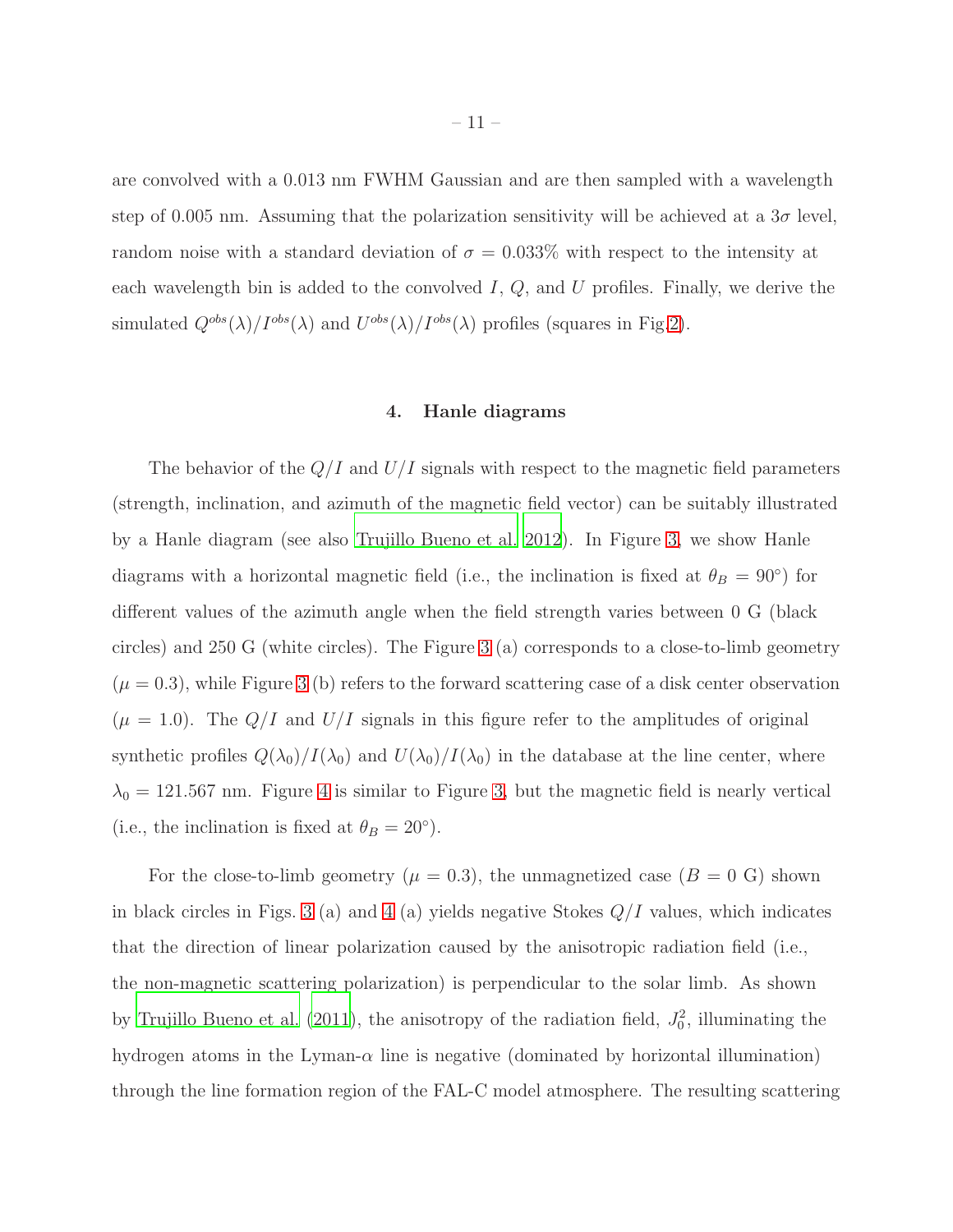

<span id="page-11-0"></span>Fig. 2.— The original synthetic Lyman- $\alpha$   $Q/I$  and  $U/I$  profiles (solid lines) for a LOS with  $\mu = 0.3$ , considering the Hanle effect of a 50 G horizontal magnetic field with an azimuth of 120 $^{\circ}$ . The  $Q/I$  and  $U/I$  convolved with a 0.013 nm FWHM Gaussian are shown with dashed lines. The simulation of the observed profiles (squares), taking into account 0.005-nm pixel samplings and the random noise of  $\sigma = 0.033\%$ .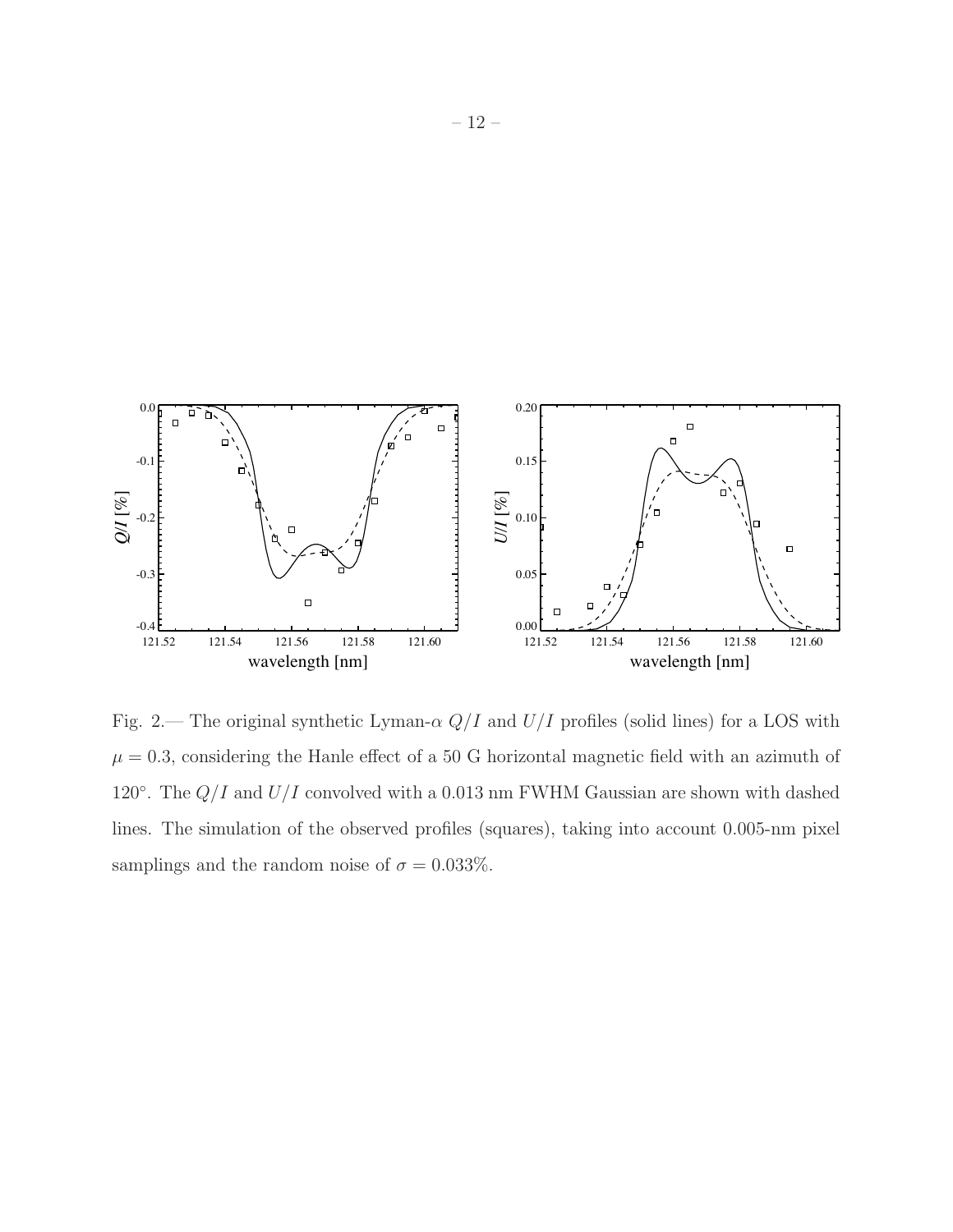

<span id="page-12-0"></span>Fig. 3.— The Hanle diagrams of the hydrogen Lyman- $\alpha$  line at a close-to-the-limb geometry  $(\mu = 0.3, (a))$  and at the disk center  $(\mu = 1.0, (b))$  for the case of horizontal magnetic fields  $(\theta_B = 90^\circ)$ . The curves result from the computation of synthetic  $Q/I$  and  $U/I$  line-center signals for various azimuth  $\chi_B$  values and field strengths B. The lines show the variation of  $Q/I$  and  $U/I$  as a function of B from 0 G to 250 G with constant  $\chi_B$ . The black, dark gray, light gray, and white circles refer to  $Q/I$  and  $U/I$  for  $B = 0$ , 50 G, 100 G, and 250 G, respectively. The values close to the white circle show  $\chi_B$  in degrees for each curve. The solid and dashed curves represent cases for  $0 - 150^{\circ}$  and  $180 - 330^{\circ}$ , respectively.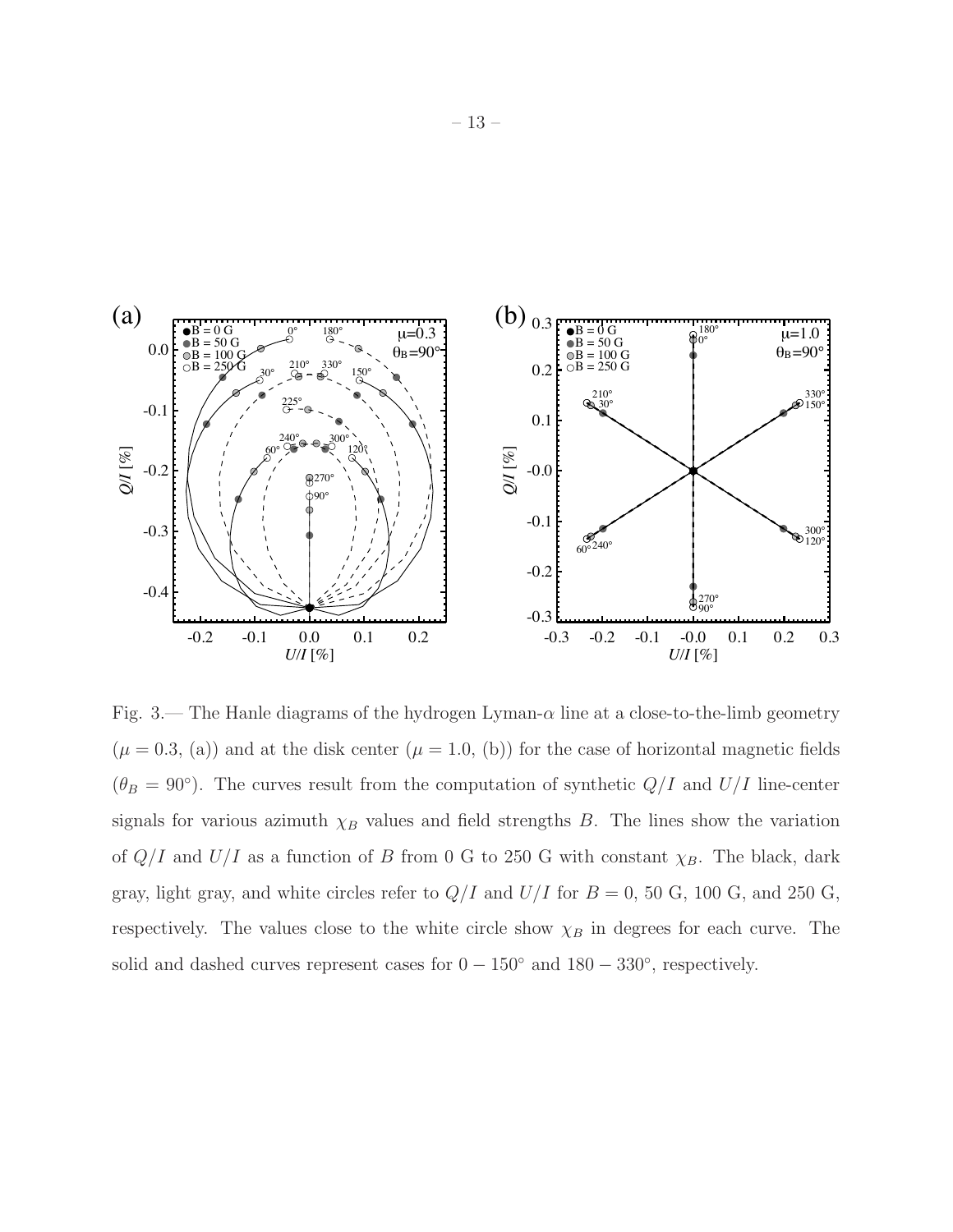polarization is perpendicular to the limb. At the disk center  $(\mu = 1.0)$ , where the line of sight (LOS) is parallel to the solar normal (i.e., the symmetry axis of the radiation field), we have  $Q/I = 0$  and  $U/I = 0$  for the non-magnetized case (black circles in Figs. [3](#page-12-0) (b) and [4](#page-15-0) (b)).

The crossing points seen in the  $\mu = 0.3$  Hanle diagrams indicate ambiguity, which occurs when different magnetic field vectors give the same Stokes  $Q/I$  and  $U/I$  signals. For example, in Figure [3](#page-12-0) (a), the crossing point at  $Q/I \sim -0.3\%$  and  $U/I \sim -0.15\%$ corresponds to cases with  $\chi_B = 330^\circ$  and  $B = 10$  G and with  $\chi_B = 60^\circ$  and  $B = 30$  G. This ambiguity cannot be solved without using additional information to constrain one of magnetic parameters. At the solar disk center ( $\mu = 1.0$ ), we have 180<sup>°</sup> ambiguity, where two magnetic field vectors whose azimuths differ by 180 $^{\circ}$  represent the same  $Q/I$  and  $U/I$ signals (see overlapping solid and dashed lines in Figs. [3](#page-12-0) (b) and [4](#page-15-0) (b)).

In such Hanle diagrams, the change in linear polarization from 0 G to 50 G is larger than that from 50 G to 250 G, with the exception of nearly vertical fields in the  $\mu = 1.0$ forward scattering geometry case (Figure [4](#page-15-0) (b)). This trend is prominent for the horizontal field case shown in Figure [3,](#page-12-0) where  $Q/I$  and  $U/I$  significantly change from 0 to 50 G but show little change from 50 G to 250 G. This indicates that the Hanle effect in the hydrogen Lyman- $\alpha$  line is sensitive to field strengths B<50 G. A field strength of  $\sim$  50 G corresponds to the critical field strength for the onset of the Hanle effect in the Lyman- $\alpha$  line. Above this field strength, the Lyman- $\alpha$  line approaches the Hanle saturation limit, where the linear polarization is insensitive to the magnetic field strength.

The linear polarization signals produced by the Hanle effect are weaker than 0.1% for a nearly vertical field at the solar disk center  $(\mu = 1.0)$  (Figure [4](#page-15-0) (b)) because weak vertical fields do not give rise to a strong symmetry breaking. At the solar disk center, largely inclined and strong fields are more suitable observing targets.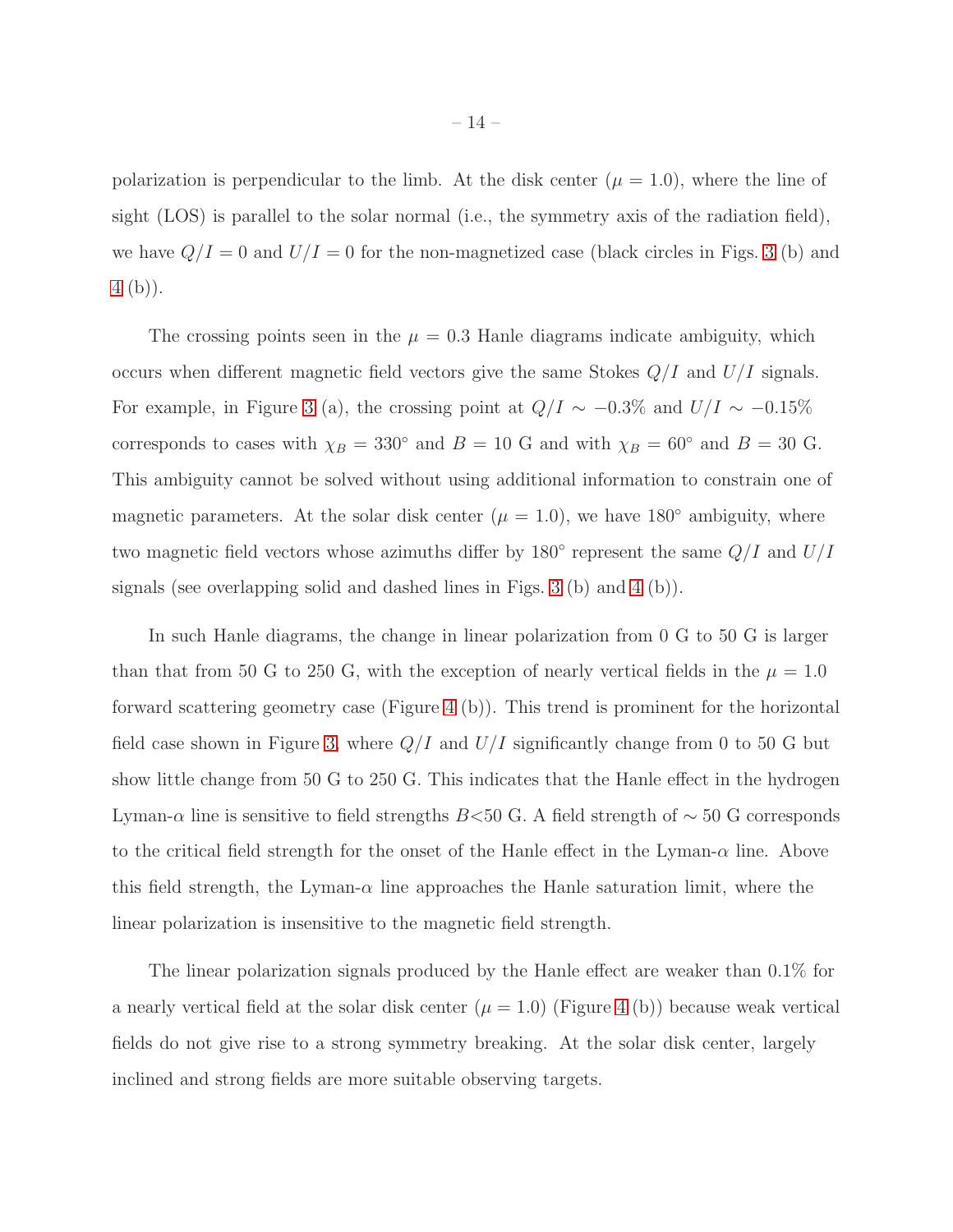#### 5. Inversion

#### <span id="page-14-0"></span>5.1. General approach for solving the inversion problem

To clarify whether we can retrieve information on the magnetic field from the observed Stokes profiles, we perform a process that mimics the Stokes inversion. Here, we assume that the formation of the Lyman- $\alpha$  line is modeled with a semi-empirical FAL-C model atmosphere. For this purpose, we introduce the following function:

$$
\chi^2(B, \chi_B, \theta_B) \equiv \sum_{k=1}^2 \sum_{l=1}^n \frac{[S_k^{obs}(\lambda_l) - S_k^{mod}(\lambda_l, B, \chi_B, \theta_B)]^2}{\sigma^2},\tag{3}
$$

where  $S_1$  and  $S_2$  indicate  $Q/I$  and  $U/I$ , respectively. The simulated CLASP observation is  $S_k^{obs}$  ( $k = 1, 2$ ), i.e., the synthetic Stokes profile taken from the database, convolved with a 0.013 nm FWHM Gaussian, sampled with a wavelength step of 0.005 nm, with added noise (Section [3\)](#page-7-0). Here,  $S_k^{mod}$  represents the noiseless model profile corresponding to the synthetic profile convolved with a 0.013 nm FWHM Gaussian and sampled with a wavelength step of 0.005 nm. In the database, the parameter increments in the synthetic profiles are 5 G increments of field strength and  $5^{\circ}$  increments of azimuth and inclination. In order to have better accuracy in the inversion,  $S_k^{mod}$  are calculated with 1<sup>°</sup> steps for azimuth and inclination and with 1 G steps for field strength by linearly interpolating model profiles with adjacent magnetic parameters. We take into account the wavelength range of 121.567 nm  $\pm$  0.04 nm where the linear polarization signals are defined, resulting in  $n = 17$  wavelength points. Finally,  $\sigma$  is the standard deviation of the random noise we assumed in the CLASP observation simultations. We employ  $\sigma = 0.033\%$  as the baseline, and in Section [5.4,](#page-22-0) we will discuss the influence of noise on the inversion results.

We calculate the  $\chi^2$  function using the given observed profile  $(S_k^{obs})$  and all of the model profiles  $(S_k^{mod})$ . We find the magnetic parameters with a statistically acceptable  $\chi^2$ , defined by  $\Delta \chi^2 \equiv \chi^2 - \chi^2_{\text{min}} \leq 3.53$ , where  $\chi^2_{\text{min}}$  is the minimum  $\chi^2$  [\(Press et al. 2007](#page-32-9)).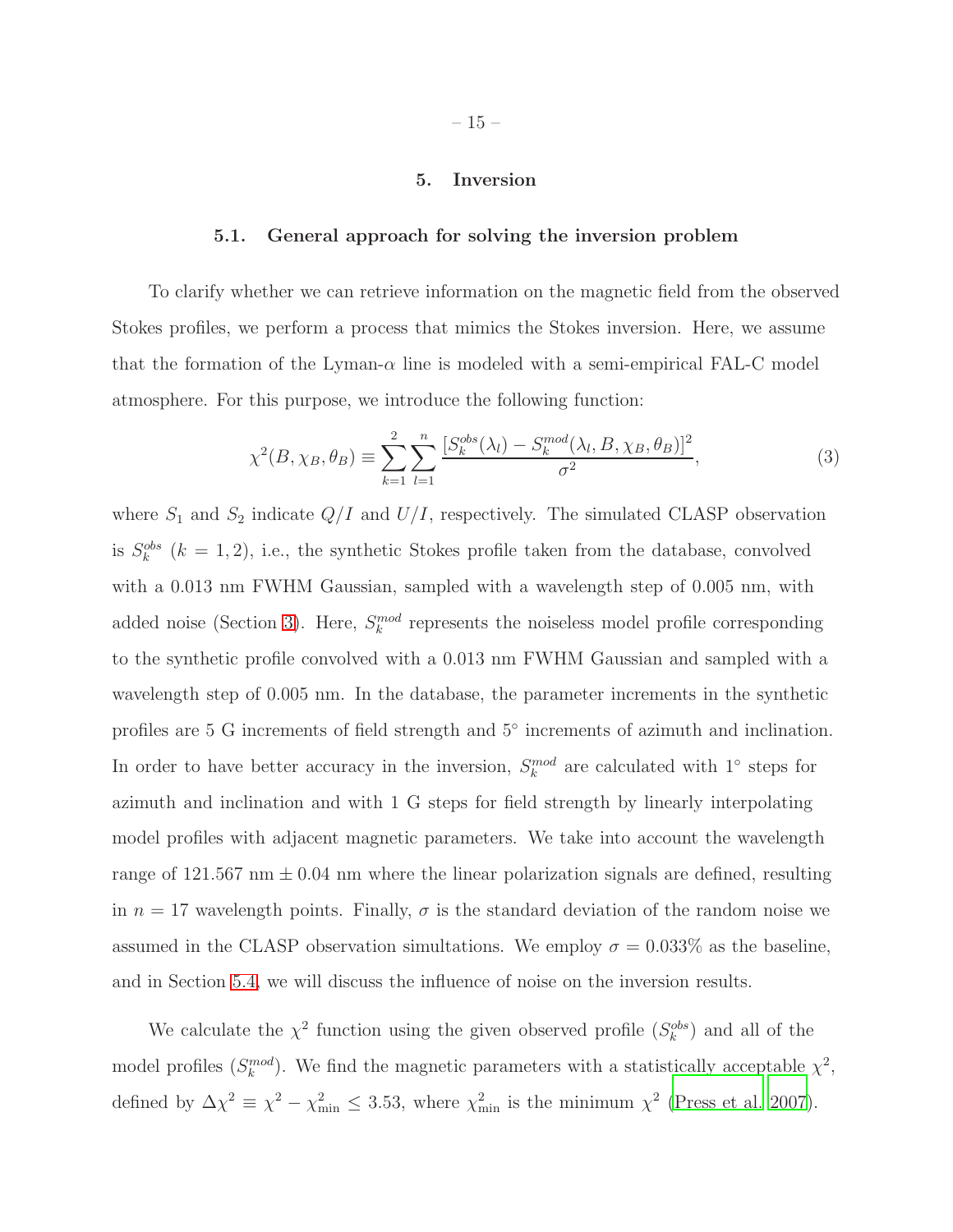![](_page_15_Figure_0.jpeg)

<span id="page-15-0"></span>Fig. 4.— Hanle diagrams for the case of a nearly vertical field  $(\theta_B = 20^{\circ})$ . The curves were generated in the same way as those in Figure [3.](#page-12-0)

![](_page_15_Figure_2.jpeg)

<span id="page-15-1"></span>Fig. 5.— The dashed lines show the convolved synthetic profiles for input with the magnetic parameters of  $B = 50$  G,  $\theta_B = 90^\circ$ , and  $\chi_B = 120^\circ$ . The simulation of the observed profiles (noise with  $\sigma = 0.033\%$  is added into the input profiles) is shown with squares. The solid lines show the convolved synthetic profiles for one of acceptable solutions with numerically minimal  $\chi^2$  values (shown with the gray triangle in Figure [6\)](#page-17-0).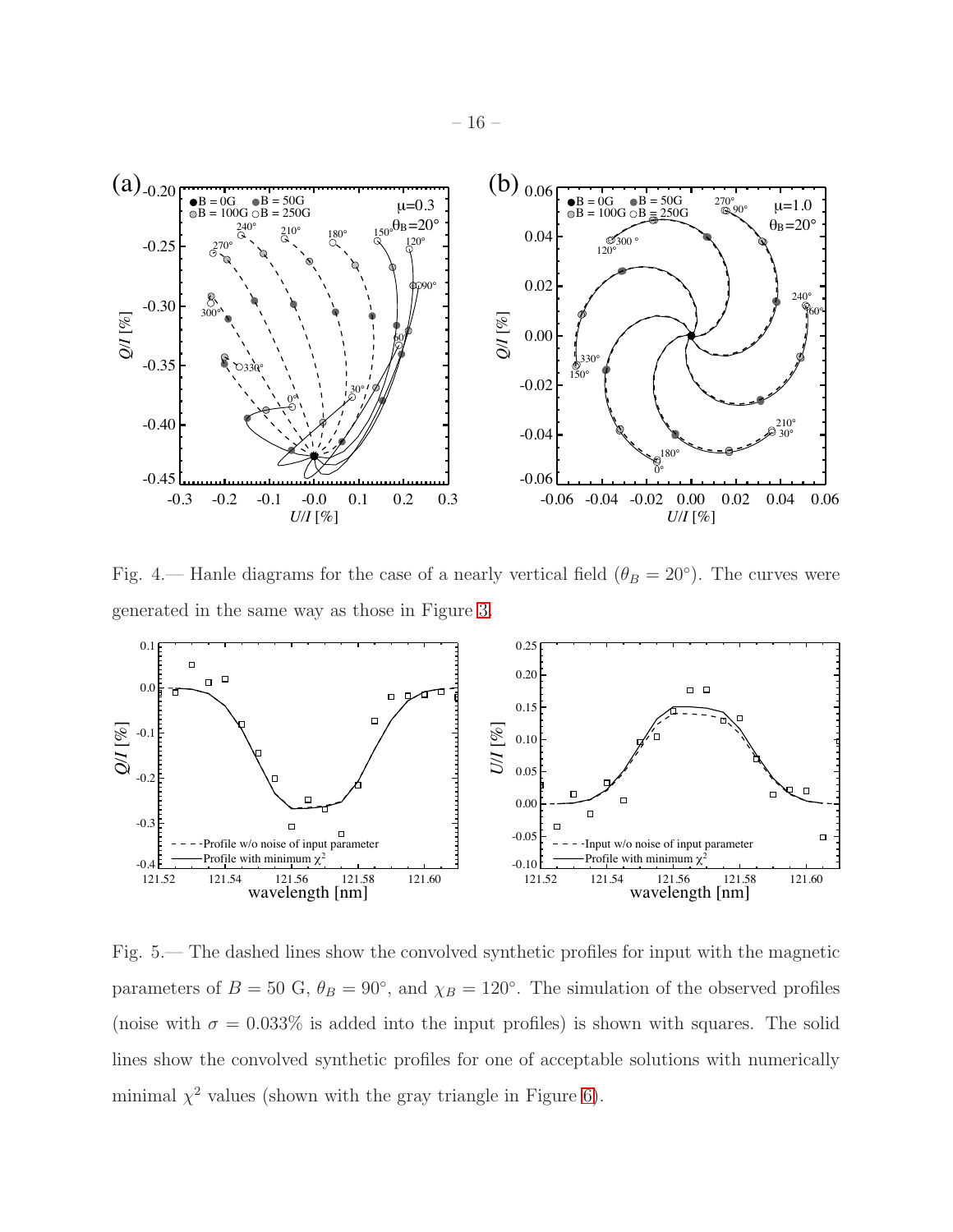Because we have three free parameters  $(B, \chi_B, \text{ and } \theta_B)$ ,  $\Delta \chi^2 \equiv \chi^2 - \chi^2_{\text{min}} \leq 3.53$  is given by the chi-square distribution function for three degrees of freedom with a confidence level of 68.3% ( $1\sigma$ ). The parameter region defined by this criteria indicates that there is a 68.3%  $(1\sigma)$  chance for the true field strength, azimuth, and inclination parameters to fall within this region. We call this procedure "inversion" throughout this paper. Furthermore, we use the term "input" to refer to the magnetic parameters of the simulated observation  $S_k^{obs}$ .

Figure [6](#page-17-0) shows the dependence of  $\chi^2$  on inclination, azimuth, and field strength for the input parameters of  $B = 50$  G,  $\theta_B = 90^\circ$ , and  $\chi_B = 120^\circ$ , which are shown by gray circles. The black region in Figure [6](#page-17-0) is defined by  $\Delta \chi^2 \equiv \chi^2 - \chi^2_{\text{min}} \leq 3.53$ . The model profiles located in this region fit the simultated observations reasonably well, and all magnetic parameters are statistically accepted as results of inversion with a confidence level of 68%  $(1\sigma)$ . The model profiles corresponding to the input parameters are shown with dashed lines in Figure [5.](#page-15-1) The magnetic parameters (chosen as an example in the acceptable  $\chi^2$ region) marked by gray triangle in Figure [6](#page-17-0) correspond to the model profiles shown with solid lines in Figure [5.](#page-15-1) Within the noise level, these profiles are identical.

# 5.2. Properties of the  $\chi^2$  map

# 5.2.1. Saturation regime

<span id="page-16-0"></span>Figure [7](#page-18-0) represents the  $\chi^2$  maps projected onto two parameter spaces. There are four  $1\sigma$  confidence level regions ( $\Delta \chi^2 \leq 3.53$ ) extended along the field strength above 50 G at  $\theta_B = 20^{\circ}$ , 30°, 150°, 155° in Figure [7](#page-18-0) (b) and at  $\chi_B = 40^{\circ}$ , 145°, 195°, 310° in Figure [7](#page-18-0) (c). The four dashed circles in Figure 7 (a) show the regions on the  $\theta_B - \chi_B$  plane where  $(\theta_B, \chi_B) = \{(20^\circ, 145^\circ), (30^\circ, 40^\circ), (150^\circ, 195^\circ), (155^\circ, 310^\circ)\}\$ , indicating four possible solutions of inclination and azimuth above 50 G. The elongated line, which occurs in only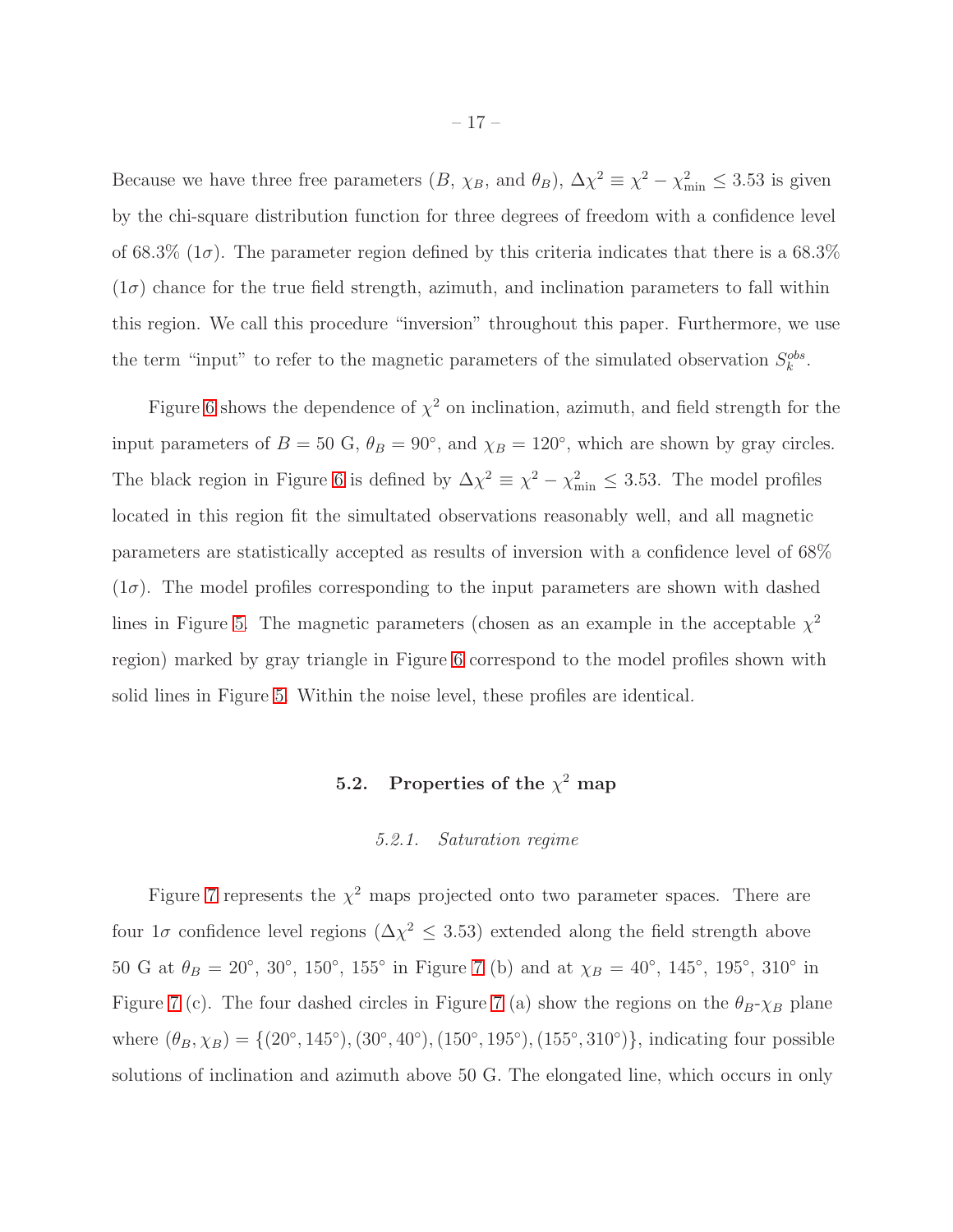![](_page_17_Figure_0.jpeg)

<span id="page-17-0"></span>Fig. 6.— The  $\chi^2$  map in the field strength, azimuth, and inclination parameter space. The magnetic parameters with  $\Delta \chi^2 \leq 3.53$  (see Section [5.1\)](#page-14-0) are shown in black. The input magnetic parameters of  $B = 50$  G,  $\theta_B = 90^\circ$ , and  $\chi_B = 120^\circ$  are shown with a gray circle. The gray triangle shows one of the acceptable solutions (magnetic parameter with numerically minimal  $\chi^2$ ).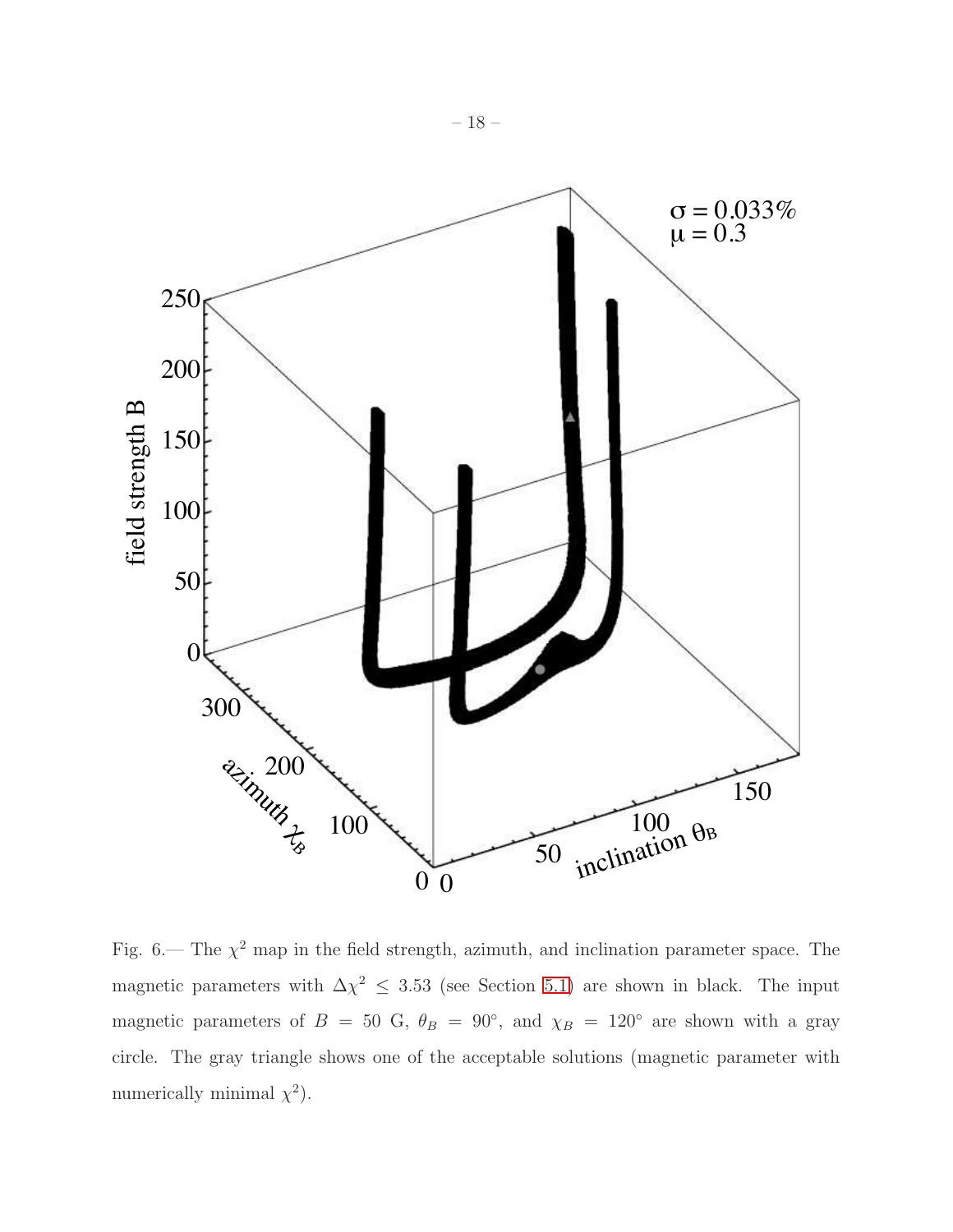![](_page_18_Figure_0.jpeg)

<span id="page-18-0"></span>Fig. 7.— The  $\chi^2$  maps projected onto the parameter space of (a) inclination and azimuth, (b) inclination and field strength, and (c) azimuth and field strength for the input parameters of  $B = 50$  G,  $\theta_B = 90^\circ$ , and  $\chi_B = 120^\circ$ . The regions with  $\Delta \chi^2 \leq 3.53$  are shown in black. The input magnetic parameters are shown with gray circles. The gray triangle represents one of acceptable solutions shown in Figure [6.](#page-17-0) The four dashed circles in panel (a) indicate the four ambiguous solutions in saturation regime.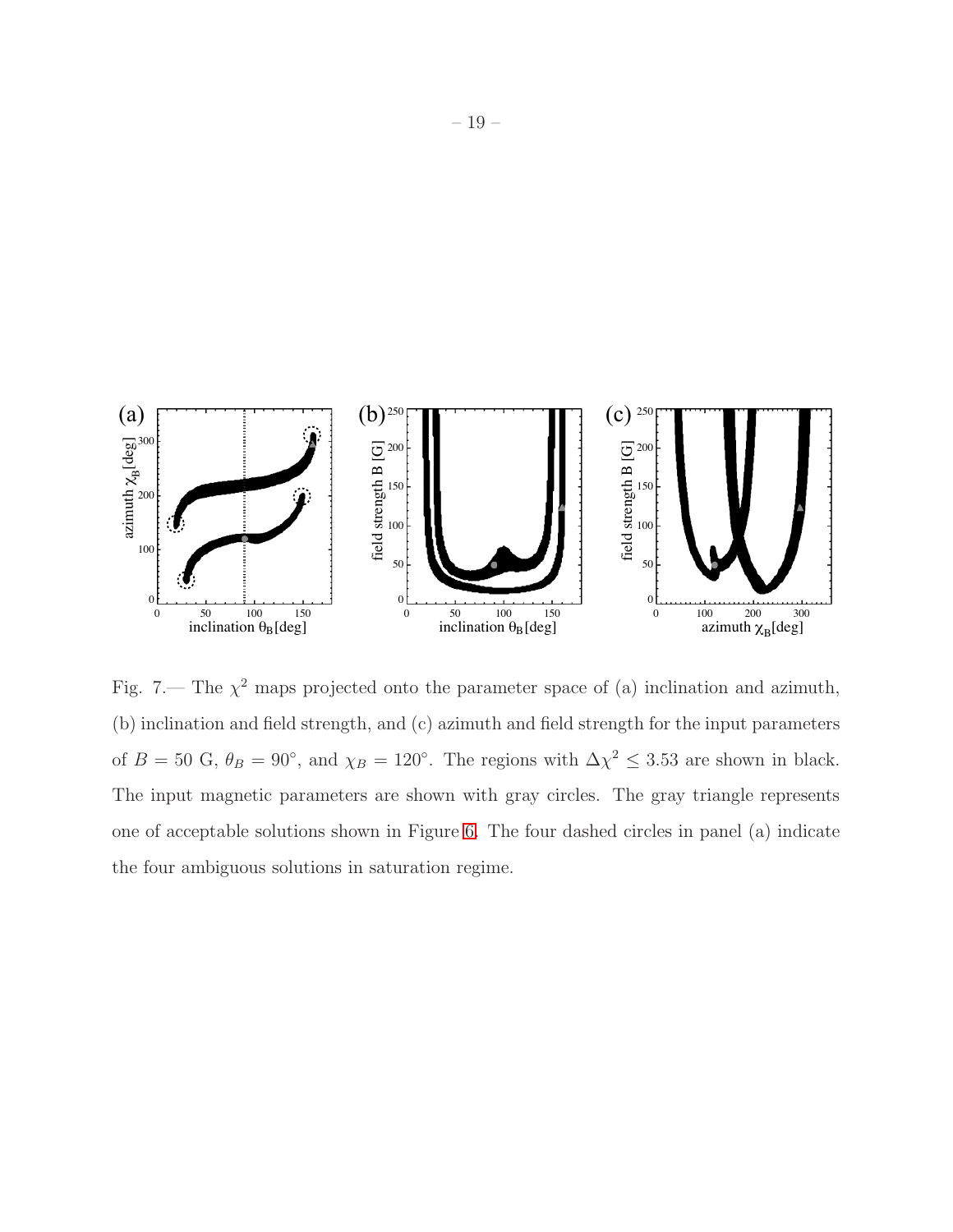field strength direction, indicates a large uncertainty in the field strength where we cannot constrain the field strength. In other words, we do not have sensitivity to measure the magnetic field strength beyond  $\sim$  50 G. Multiple simply-connected spaces (1 $\sigma$  confidence level regions) indicate the ambiguity of solutions in which completely different magnetic parameters provide the same  $Q/I$  and  $U/I$  profiles.

The elongated regions correspond to the saturation regime, in which the linear polarization weakly depends on the field strength. This is consistent with the Hanle diagrams (Section [4\)](#page-10-0), where the change of linear polarization above 50 G is small compared with that below 50 G. In this saturation regime, the linear polarization signal is only dependent on the inclination and azimuth. Thus, we can determine the azimuth and inclination. However, ambiguity allows four combinations of inclination and azimuth to exist as shown in Figure [7.](#page-18-0) The ambiguity corresponds to the Van Vleck ambiguity in the saturation regime, which is inherent to the Hanle effect. These four ambiguous solutions provide magnetic parameters with less inclined ( $\theta_B \sim 20 - 30°$  or  $\theta_B \sim 150 - 160°$ ) and relatively strong  $(B > 50 \text{ G})$  magnetic field vectors.

#### 5.2.2. Non-saturation regime

Below 50 G, the linear polarization of  $Q/I$  and  $U/I$  depends on the field strength as well as on the inclination and azimuth (Section [4\)](#page-10-0); this is the non-saturation regime. As shown in Figure [7](#page-18-0) (a), in the non-saturation regime, there are two isolated  $1\sigma$  confidence level regions with saturation regimes at both ends (dashed circles, four in total). These two isolated regions are elongated over the wide inclination and azimuth range on the  $\theta_B-\chi_B$ plane. Different magnetic parameters give rise to the same linear polarization signals in these two regions. This can be confirmed by the Hanle diagram in Figure [3](#page-12-0) (a). If we assume that the magnetic field is horizontal  $(\theta_B = 90^{\circ})$ , as shown in the dashed line in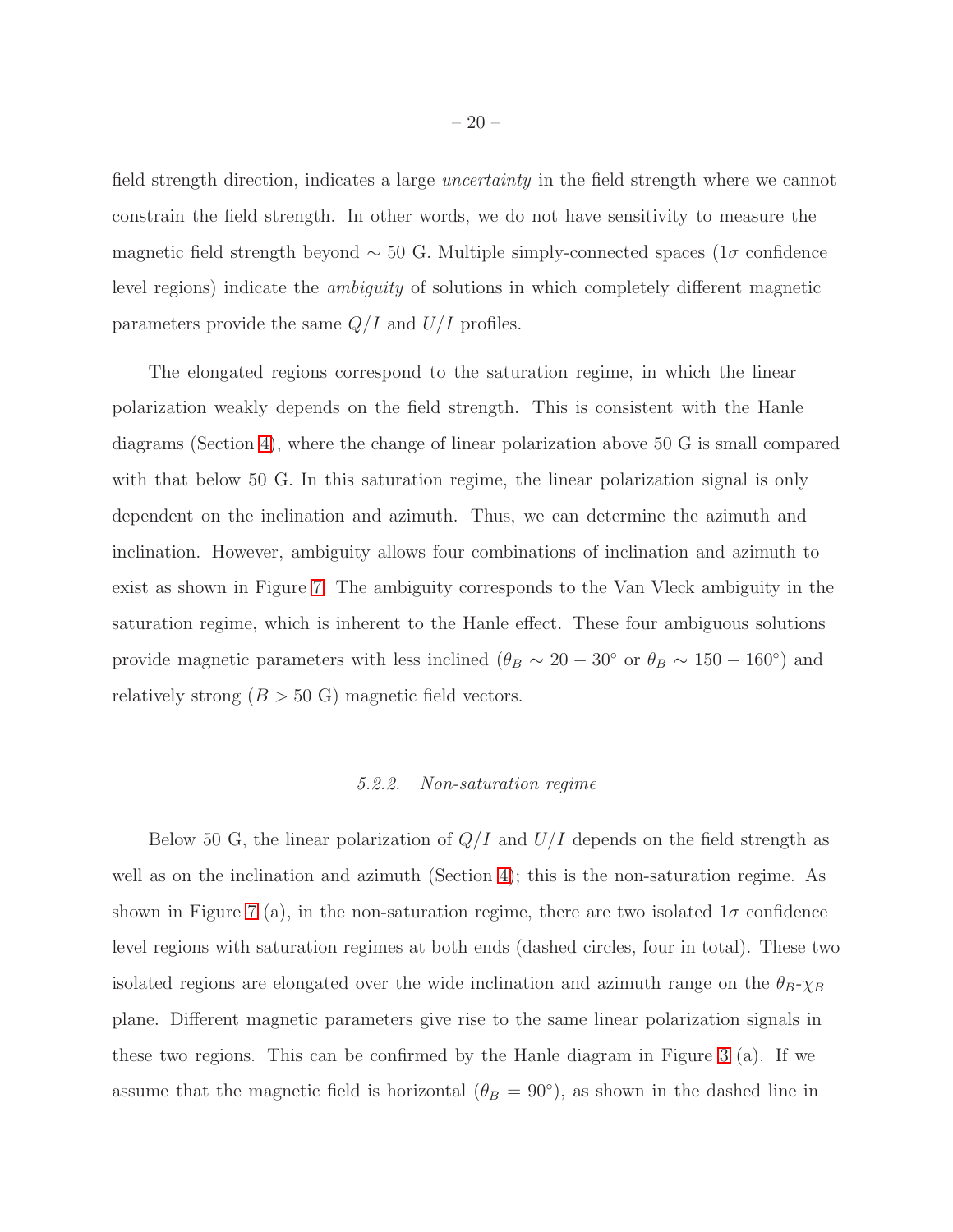Figure [7](#page-18-0) (a), two solutions are possible: one for  $\chi_B = 120^\circ$  and  $B = 50$  G (shown in gray circle) and the other for  $\chi_B = 225^\circ$  and  $B = 15$  G. Indeed, the Hanle diagram with  $\chi_B = 120^\circ$  and  $B = 50$  G intersects with that with  $\chi_B = 225^\circ$  and  $B = 15$  G, suggesting the presence of ambiguity.

Below  $\sim$  50 G, Figure [7](#page-18-0) (b) shows that one 1 $\sigma$  confidence level region, which extends from  $\theta_B \sim 20^{\circ}$  to  $\theta_B \sim 150^{\circ}$ , has an apex at  $B \sim 15$  G and  $\theta_B \sim 90^{\circ}$ . Figure [7](#page-18-0) (b) further shows that another  $1\sigma$  confidence level region, which extends in the  $\theta_B = 30^\circ$  to  $140^\circ$  range, possesses two vertices at  $\theta_B \sim 60^\circ$  and  $\theta_B \sim 120^\circ$ . The elongated shape over the inclination and field strength shows a strong correlation between these two magnetic parameters; both a weak and inclined field and a stronger and less inclined field provide equally good fitting to the observed spectra. On the  $\chi_B-B$  plane, the two  $1\sigma$  confidence level regions have a V-shape with apexes at  $\chi_B \sim 120^\circ$  and  $B \sim 40$  G and at  $\chi_B \sim 220^\circ$  and  $B \sim 15$  G. This also suggests that there is a correlation between the azimuth and field strength and that the wide field strength range is consistent with the data. We notice that the azimuth converges to 120◦ or 220◦ when the field strength becomes weaker. In general, there is strong correlation among these three magnetic parameters, and it is difficult to uniquely determine a set of these magnetic parameters.

#### 5.2.3. Connection between saturation and non-saturation regimes

We find four-fold ambiguity in the saturation regime  $(B > 50 \text{ G})$  and two-fold ambiguity in the non-saturation regime  $(B < 50 \text{ G})$ . As we clearly show in Figure [6,](#page-17-0) a pair of saturated regimes converges into one of the non-saturated regimes (there are two sets of connections). This connectivity indicates that the Stokes  $Q/I$  and  $U/I$  profiles for a strong and less inclined magnetic field is similar to those of a weaker and more inclined field. This transition suggests that the degree of the Hanle effect remains the same among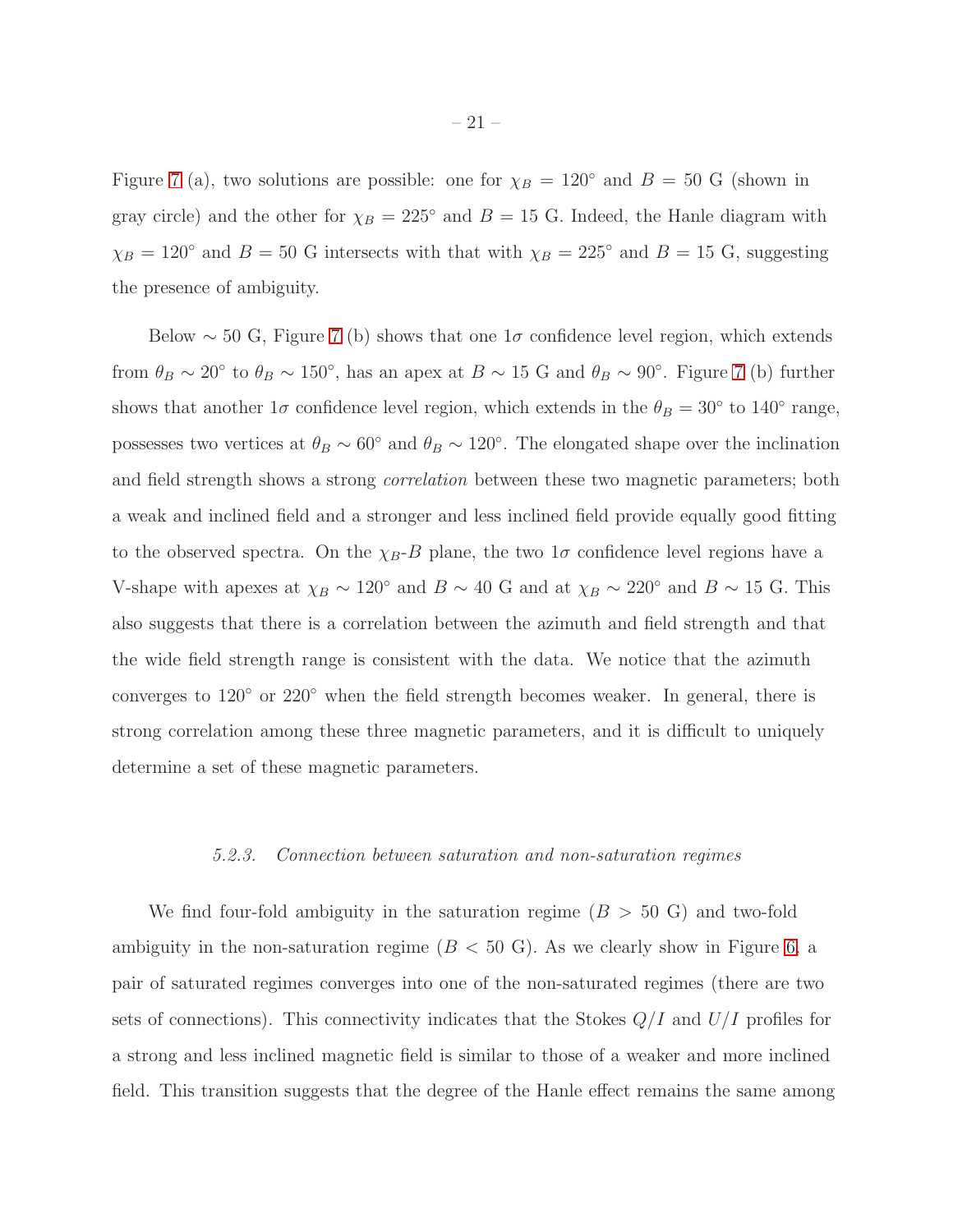strong, less inclined fields and weaker, more inclined fields. In summary, multiple solutions are possible over a broad field strength range. In the saturation regime  $(B > 50 \text{ G})$ , we can only determine the azimuth and inclination, although we have multiple solutions in these parameters. As we enter the non-saturation regime, we have strong correlations among three magnetic parameters in addition to the above ambiguity. These situations make it difficult to uniquely determine the magnetic field vector.

#### 5.3. Additional information for constraining magnetic parameters

If there are multiple solutions, one way to uniquely determine the magnetic field vector is to constrain one of parameters using additional observations. With the exception of the saturation regime, the  $1\sigma$  confidence level regions are extended over the three-dimensional parameter space as shown in the 2D  $\chi^2$  maps in Figure [7.](#page-18-0) The shape helps us to constrain the magnetic parameters with an additional piece of information. For example, once the azimuth is constrained by other observations, the inclination and field strength will be uniquely determined as inferred from Figure [7](#page-18-0) (a) and (c). An accuracy of  $\pm 5^{\circ}$  in the azimuthal direction will be good enough for most cases. However, when  $\chi_B = 215^\circ$  and  $\chi_B = 120^{\circ}$ , the correlation curve on the plane of inclination and azimuth allows a relatively large uncertainty in the inclination (see Fig[.7](#page-18-0) (a)).

The Lyman- $\alpha$  images of the upper chromosphere obtained with the Very high Angular resolution ULtraviolet Telescope (VAULT) sounding rocket [\(Vourlidas et al. 2010\)](#page-33-6) show the presence of long thin threads of <sup>∼</sup> <sup>10</sup>′′ in the quiet Sun. The Mg II k and Ca II images obtained with the Sunrise FilterImager (SuFI; [Gandorfer et](#page-31-13) al. [2011](#page-31-13)) revealed fibril structures spreading from the plage regions in the chromosphere (Riethmüller et al. [2013\)](#page-32-10). As shown by [Leenaarts et al. \(2012,](#page-32-11) [2013](#page-32-12)), the magnetic field connecting magnetic concentrations with opposite polarities represents the intensity filamentary structure in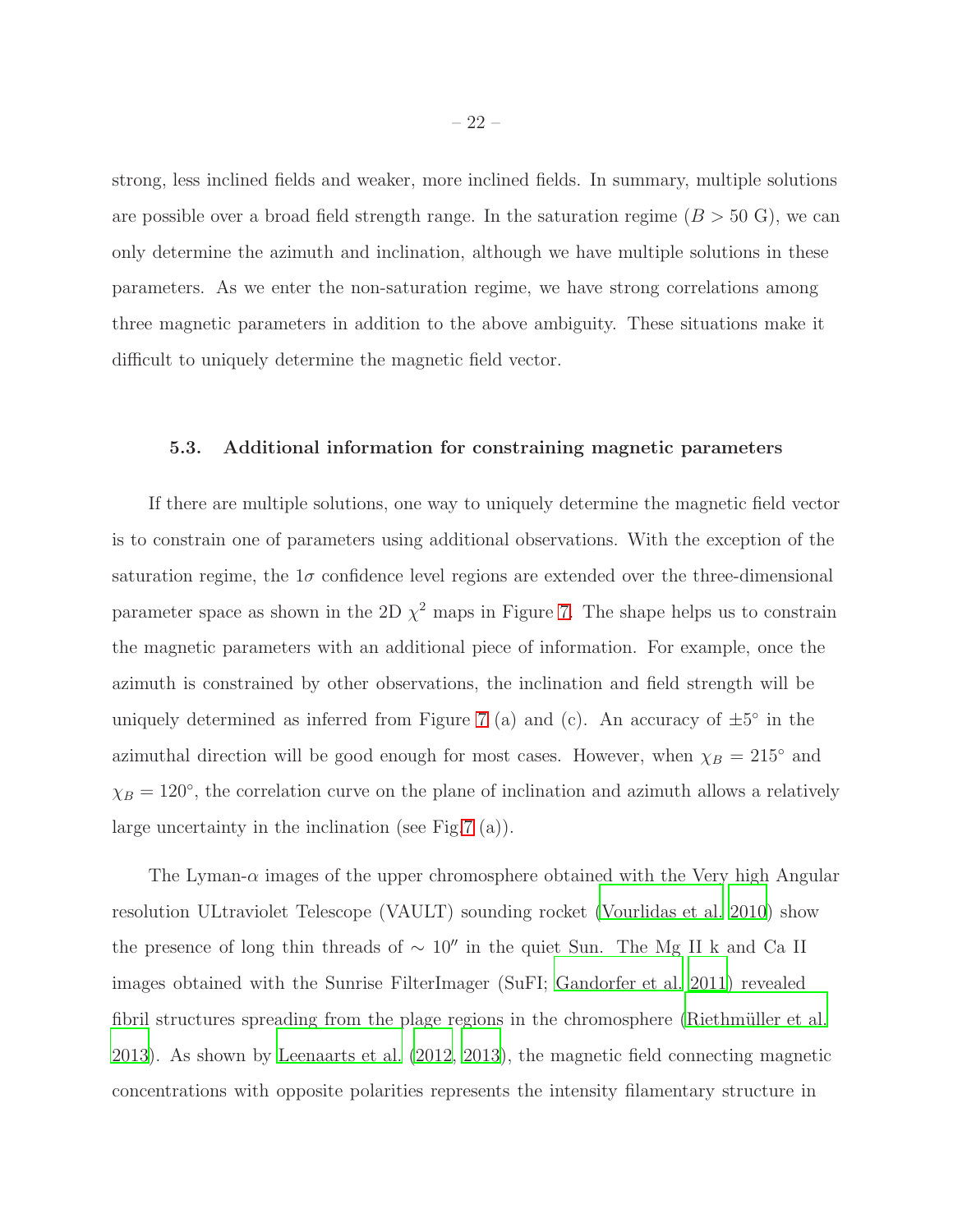their 3D atmospheric model. This indicates that the intensity filamentary structures can be used as proxies of the azimuth of the magnetic fields. Therefore, high-spatial resolution observations around the line forming layer of the Lyman- $\alpha$  line would help us to know the azimuthal direction. The CLASP Lyman-α slit-jaw images, the Interface Region Imaging Spectrograph (IRIS), the Atmospheric Imaging Assembly (AIA) onboard the Solar Dynamics Observatory (SDO), and ground-based observations can be used for this purpose.

#### 5.4. Inversion with different noise levels

<span id="page-22-0"></span>Here, we investigate the influence of the noise level on the inversion results. Figure [8](#page-23-0) represents the dependence of the  $\chi^2$  values on inclination, azimuth, and field strength for noise levels of  $1\sigma = 0.1\%$ ,  $1\sigma = 0.03\%$ , and  $1\sigma = 0.01\%$ . The input parameters for all cases are  $B = 50$  G,  $\theta_B = 90^\circ$ , and  $\chi_B = 120^\circ$ . Note that Figure [8](#page-23-0) (b) is the same as Figure [6.](#page-17-0) The  $\chi^2$  distributions are similar for all noise levels. Above 50 G, four isolated  $1\sigma$  confidence regions with  $\Delta \chi^2 \leq 3.53$  are extended only in the direction of the field strength, representing the saturation regime. Around 50 G, these regions are connected to the two isolated regions with largely inclined, weak fields. Even though we increase the signal-to-noise ratio, the ambiguity remains intact, and we find similar correlation between the magnetic parameters. Thus, we require additional observables to constrain the solution even in low noise situations. The difference caused by different noise levels is equivalent to the thickness of the  $1\sigma$  confidence level region. These regions are thinner for lower noise levels, indicating lower uncertainty in the determination of the magnetic parameters. For example, in the saturation regime, the thicknesses correspond to 40<sup>°</sup> for  $1\sigma = 0.1\%$ ,  $\sim 10$ <sup>°</sup> for  $1\sigma = 0.033\%$ , and  $\sim 5^{\circ}$  for  $1\sigma = 0.01\%$  (see Figure [8](#page-23-0) (d), (e) and (f)).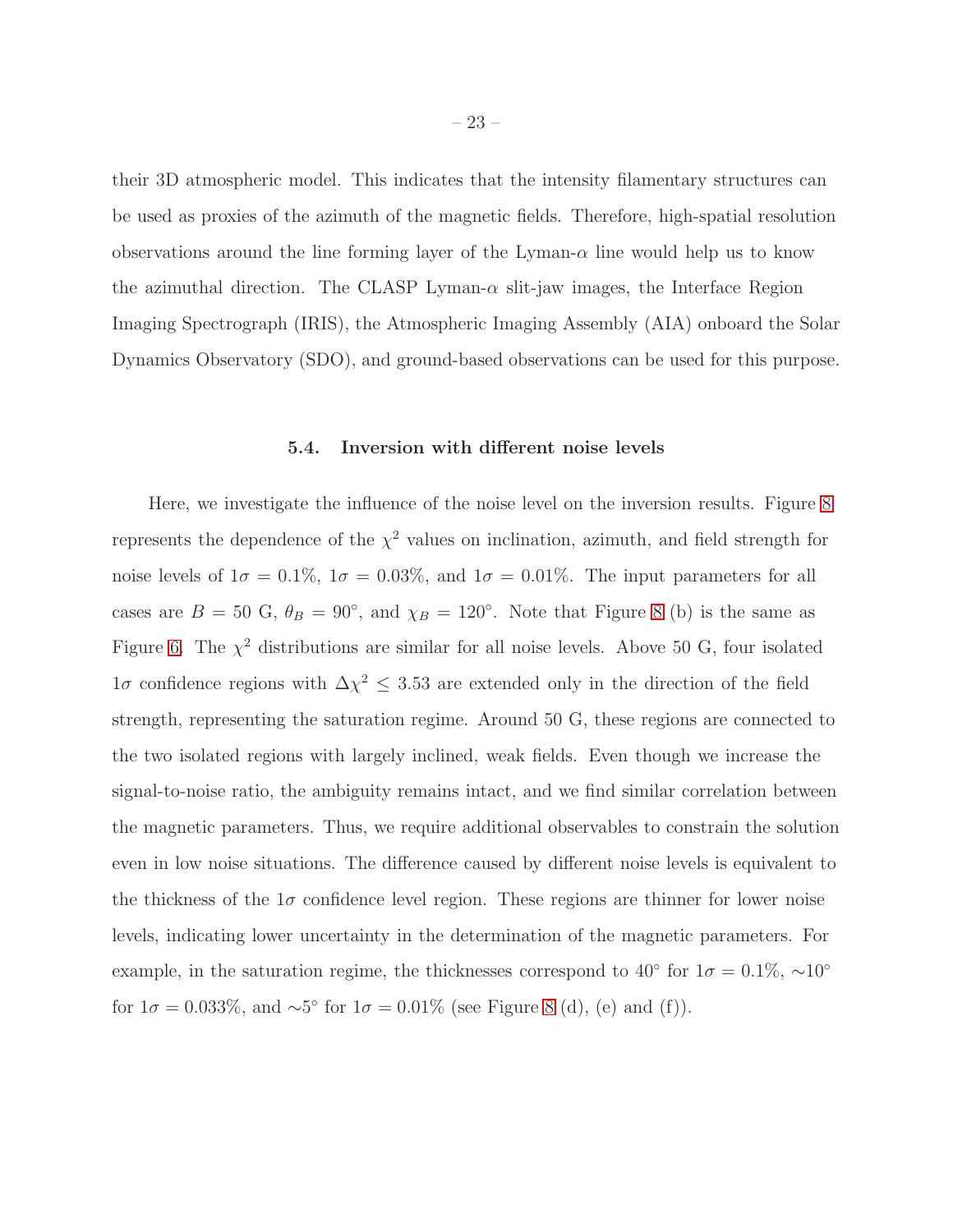![](_page_23_Figure_0.jpeg)

<span id="page-23-0"></span>Fig. 8.— The  $\chi^2$  maps in the field strength, azimuth, and inclination parameter space with the input parameters of  $B = 50 \text{ G}$ ,  $\theta_B = 90^\circ$ , and  $\chi_B = 120^\circ$  at  $\mu = 0.3$  are shown for three different noise levels: (a)  $1\sigma = 0.1\%$ , (b)  $1\sigma = 0.03\%$ , and (c)  $1\sigma = 0.01\%$ . (d), (e), and (f) are the  $\chi^2$  maps from (a), (b), and (c), respectively, projected onto the azimuth and field strength parameter space. In (a) and (d), the regions with  $\Delta \chi^2 \leq 3.53$  are plotted with 5° increments in  $\chi_B$  and  $\theta_B$  and with 5 G increments in B. The input magnetic parameters are shown with gray circles in all panels.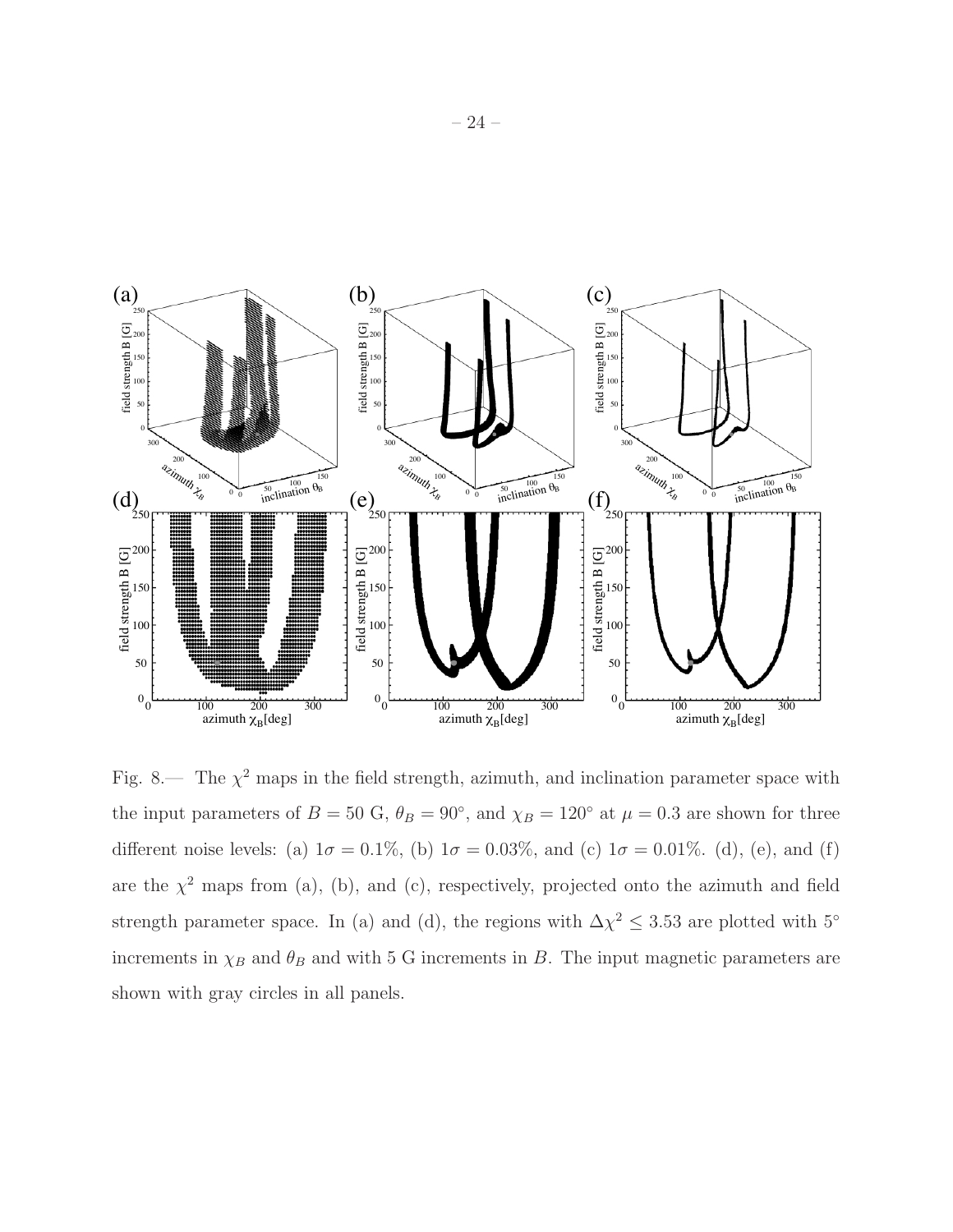#### 5.5. Inversion for different observing regions and input parameters

To see whether the properties of the  $\chi^2$  maps (i.e., result of inversion) identified in Section [5.2](#page-16-0) depend on the choice of the input parameters, we perform inversions for different sets of input parameters and for different observing locations on the solar disk. We study input parameters with weak field  $(B = 10 \text{ G})$ , marginal field  $(B = 50 \text{ G})$ , and strong field  $(B = 250 \text{ G})$  with both horizontal  $(\theta_B = 90^\circ)$  and almost vertical  $(\theta_B = 20^\circ)$  configurations. Note that all azimuths are fixed at  $\chi_B = 120^\circ$ . With this set of input parameters, we consider both the close-to-limb case ( $\mu = 0.3$ ) and the disk center case ( $\mu = 1.0$ ) and execute 12 total inversions.

Figure [9](#page-29-0) shows  $\chi^2$  maps for the case of a horizontal magnetic field. With the exception of the disk center case  $(\mu = 1.0)$  with  $B = 50$  G (Figure [9](#page-29-0) (h) and (k)) and  $B = 250$  G (Figure [9](#page-29-0) (i) and (l)), the  $\chi^2$  distributions are similar to those in Section [5.2,](#page-16-0) and any field strength, from weak to strong, is consistent with the data. For the disk center, with horizontal magnetic fields of 50 and 250 G, the  $1\sigma$  confidence level region appears only in the saturation regime. Thus, in this case, there is no possibility to have a wrong solution with weak magnetic fields. This is distinct advantage; however, is impossible to determine the field strength in this case. The number of ambiguous regions is different depending on the input parameters.

Figure [10](#page-30-0) shows  $\chi^2$  maps for the case of vertical magnetic fields  $(\theta_B = 20^{\circ})$ . Again, we find the same properties of  $\chi^2$  distributions, indicating that any field strength can be possible as a solution. For the disk center case with  $B = 10$  $B = 10$  G and  $B = 50$  G (Figure 10 (g) and (h)), the  $1\sigma$  confidence regions with  $\Delta \chi^2 \leq 3.53$  spread out on the plane with vertical fields  $(\theta_B = 0^{\circ}$  or  $\theta_B = 180^{\circ})$  and on the plane with zero magnetic fields (see Figure [10](#page-30-0) (j) and (k)), indicating that the inversion does not work. This result is reasonable because the the magnitude of linear polarization is quite small and below the noise level when the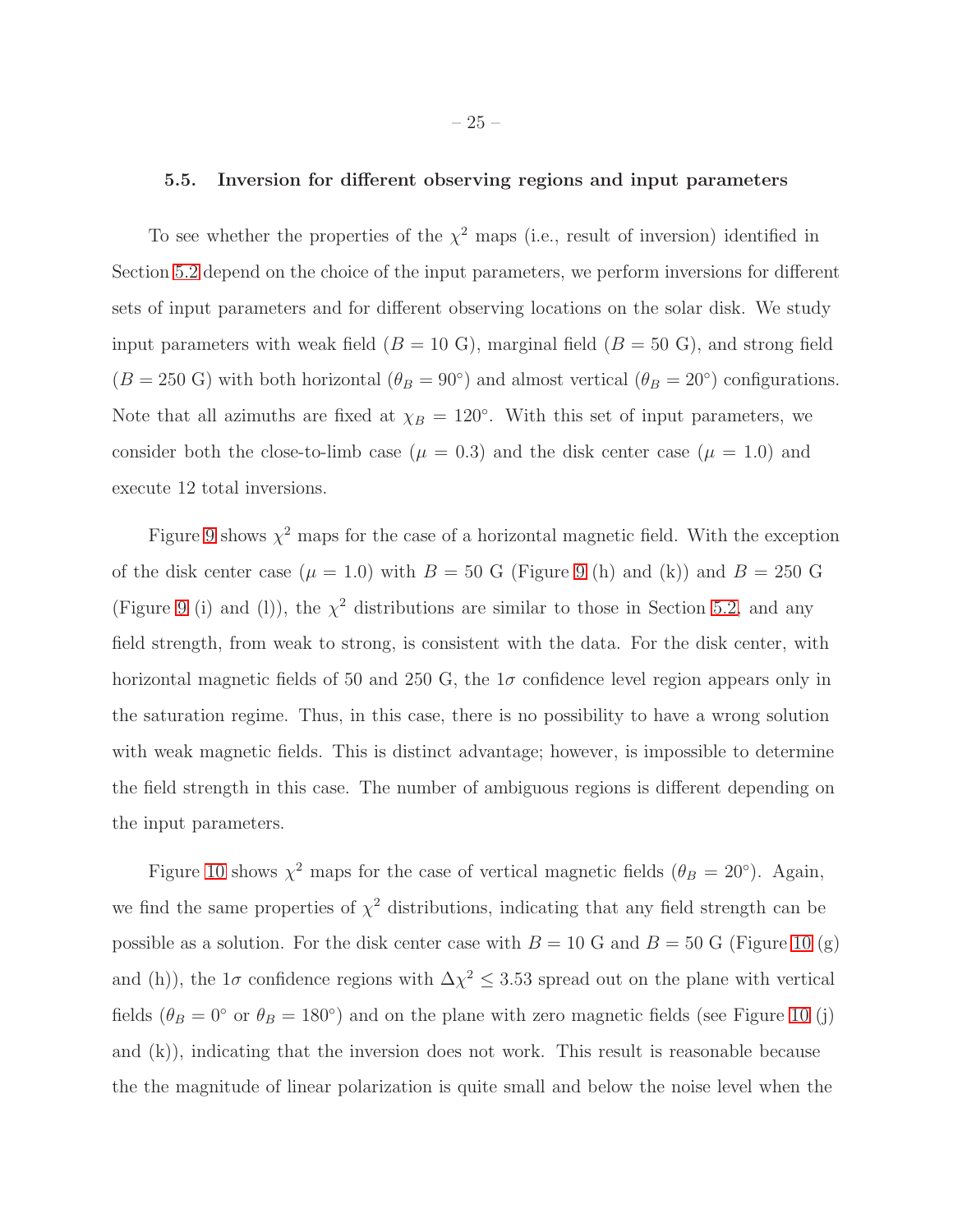magnetic fields are almost vertical, as shown in Figure [4](#page-15-0) (b). If we employ a smaller noise level, properties of the  $\chi^2$  distribution similar to those in Section [5.2](#page-16-0) will appear. For CLASP observations, an observing target with a largely inclined and/or strong magnetic field strength is appropriate for the disk center observation.

## 6. Discussions

#### 6.1. Required additional information

We have performed Stokes inversion simulations to clarify the information which can be inferred via the Hanle effect in the hydrogen Lyman- $\alpha$  line, assuming that the chromosphere and transition region of the quiet Sun can be represented by the FAL-C semi-empirical model. We conclude that UV spectro-polarimetry with the CLASP experiment is a suitable diagnostic tool of the magnetic field in the upper atmosphere, if combined with complementary information from other relevant observations. Though we have the ambiguity and uncertainty that is inherent to the Hanle effect when only the scattering polarization in one spectral line is available, this should not be taken as a drawback. As we have shown, we need additional observations to uniquely determine the field strength, azimuth, and inclination. Clearly, we cannot measure the very small contribution of the Zeeman effect to the Stokes V of the Lyman- $\alpha$  line, but there are several options for resolving this issue. Ideally, we would like to perform simultaneous spectro-polarimeteric observations also in other spectral lines of the upper chromosphere, which have different critical field strengths for the onset of the Hanle effect [\(Trujillo Bueno et al. 2012](#page-33-2); [Belluzzi & Trujillo Bueno 2012\)](#page-31-3). However, in this paper, we propose a simpler, but useful, third method for determining the azimuthal magnetic field direction using the fibrils seen in the high-resolution intensity images from IRIS, AIA, and ground-based observations.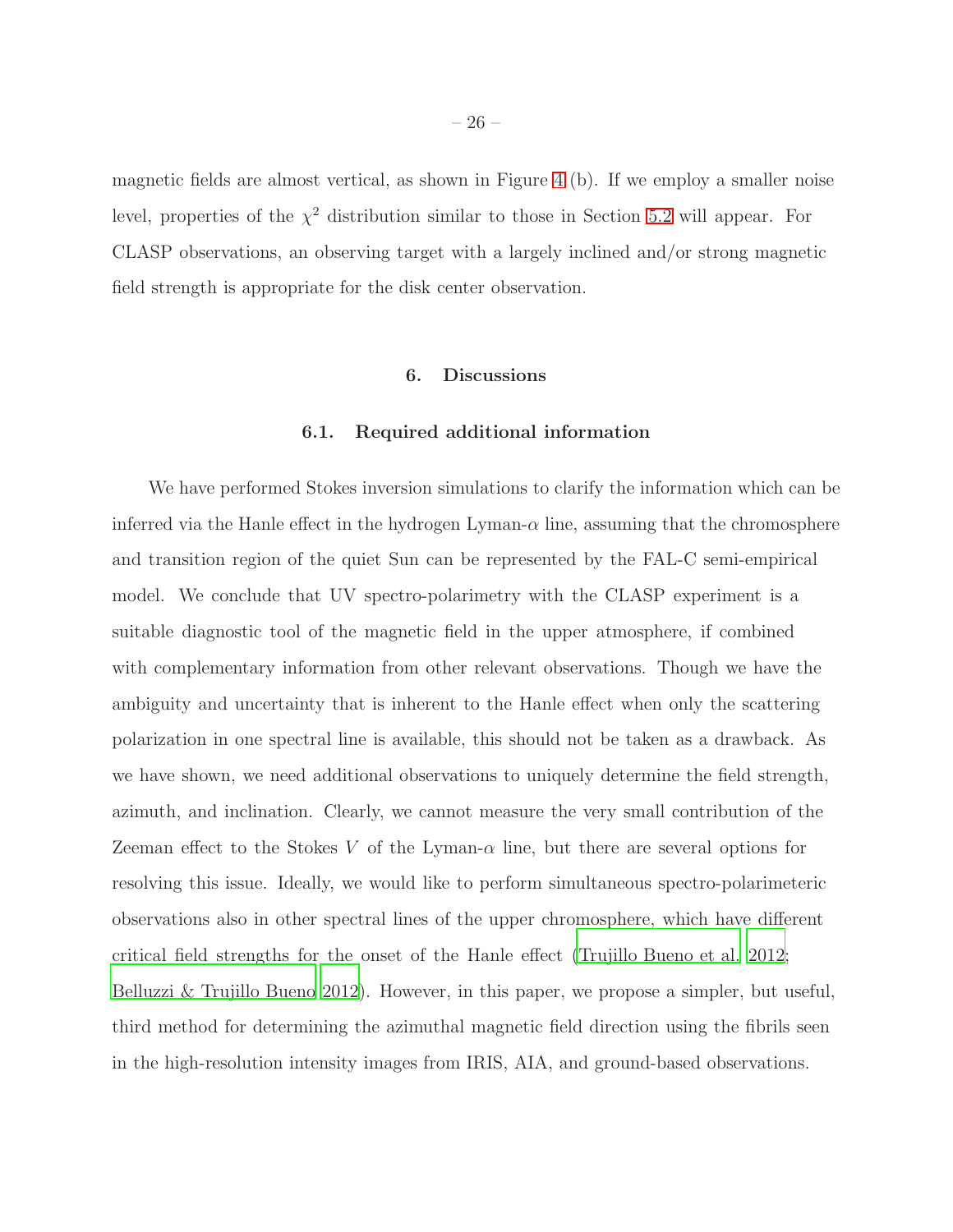#### 6.2. Observing target

The Lyman- $\alpha$  line starts to approach the Hanle saturation regime above  $\sim 50$  G, where the linear polarization changes only with the inclination and azimuth of the magnetic field, not with its strength. Furthermore, nearly vertical fields do not produce any significant Hanle effect (i.e., the magnetic modification of the linear polarization), and at the solar disk center the linear polarization created by the Hanle effect of slightly inclined fields is too small to be detected. Thus, inclined, relatively weak  $(B < 50 \text{ G})$  magnetic fields should be observed. Based on the properties of the Hanle effect studied in this paper, we can now discuss the possible observing region and observing target for the CLASP experiment.

Our primary goal with the CLASP experiment is to detect for the first time the linear polarization caused by the atomic level polarization produced by the absorption and scattering of anisotropic radiation in the upper solar atmosphere. To this end, it is desirable to choose a quiet region close to the limb (e.g., around  $\mu \approx 0.3$ ) because such locations are the most suitable ones for detecting the line-core polarization in the hydrogen Lyman- $\alpha$  line [\(Trujillo Bueno et al. 2011;](#page-33-1) [Belluzzi et al. 2012;](#page-31-4) Stěpán et al. 2014). Our second goal is to detect the Hanle effect, in order to constrain the magnetic field vector of the chromosphere-corona transition region.

One of the popular spectral lines for magnetic field measurements in the upper atmosphere is the He i 1083 nm triplet (e.g., [Asensio Ramos et al. 2008\)](#page-31-8). By exploiting the spectro-polarimetric data obtained with this multiplet, the magnetic properties of prominences, filaments, spicules and active regions have been investigated by several authors (e.g., [Trujillo Bueno et al. 2002;](#page-33-4) [Lagg et al. 2004;](#page-31-14) [Merenda et al. 2006;](#page-32-13) [Centeno et al. 2010;](#page-31-9) [Xu et al. 2010\)](#page-33-7). However, it is not easy to measure the intensity and polarization of the He i 1083 nm triplet in quiet regions of the solar disk (e.g., [Asensio Ramos et](#page-31-8) al. [2008](#page-31-8)), and there are few studies on the quiet-Sun magnetic fields of the upper solar atmosphere.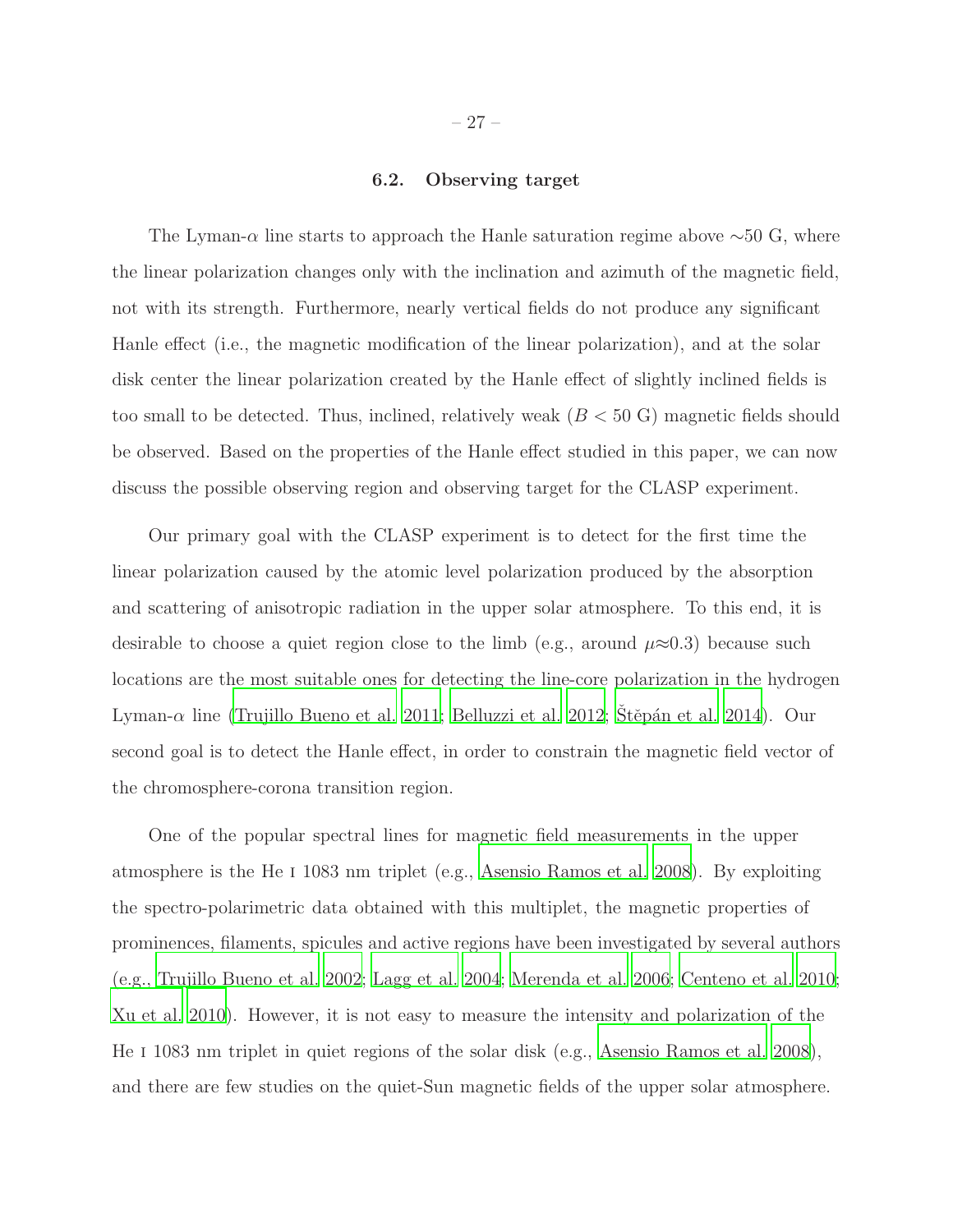Thus, our primary targets are the network and internetwork regions of the quiet Sun. The network fields are expected to form magnetic canopy structures in the upper chromosphere and transition region, and they are expected to be largely inclined and relatively weak. [Wiegelmann et al. \(2010](#page-33-8)) investigated the fine structure of the magnetic fields in the quiet Sun using photospheric magnetic field measurements from the SUNRISE imaging magnetograph experiment (IMaX). [Wiegelmann et al. \(2010\)](#page-33-8) found that most magnetic loops rooted in the quiet Sun photosphere would reach into the chromosphere or higher. In addition to the canopy field, such magnetic loops in regions of the quiet Sun would also be interesting observing targets.

#### 6.3. Atmospheric model

Finally, we discuss another issue that we should address further in future investigations: the influence of the atmospheric model on the inference of the magnetic field via the interpretation of the scattering polarization and the Hanle effect in Lyman- $\alpha$ . [Belluzzi et al.](#page-31-4)  $(2012)$  calculated the scattering polarization profiles of the hydrogen Lyman- $\alpha$  line taking into account partial frequency redistribution (PRD) and J−state interference effects, and using the plane-parallel atmospheric models C, F, and P of [Fontenla et al. \(1993](#page-31-11)), which can be considered as illustrative of quiet, network, and plage regions. They showed that the shape and amplitude of the Lyman- $\alpha$  linear polarization profiles are sensitive to the thermal structure of the model atmosphere in the line wings, and to a lesser extent also in the line core (where the Hanle effect operates). Thus, in order to determine the importance of the choice of the atmospheric model, we must clarify how much uncertainty arises in the inference of the magnetic field vector when the chosen atmospheric model is different.

It is important to emphasize that the upper solar chromosphere and transition region are highly inhomogeneous and dynamic plasmas. Such inhomogeneity and dynamics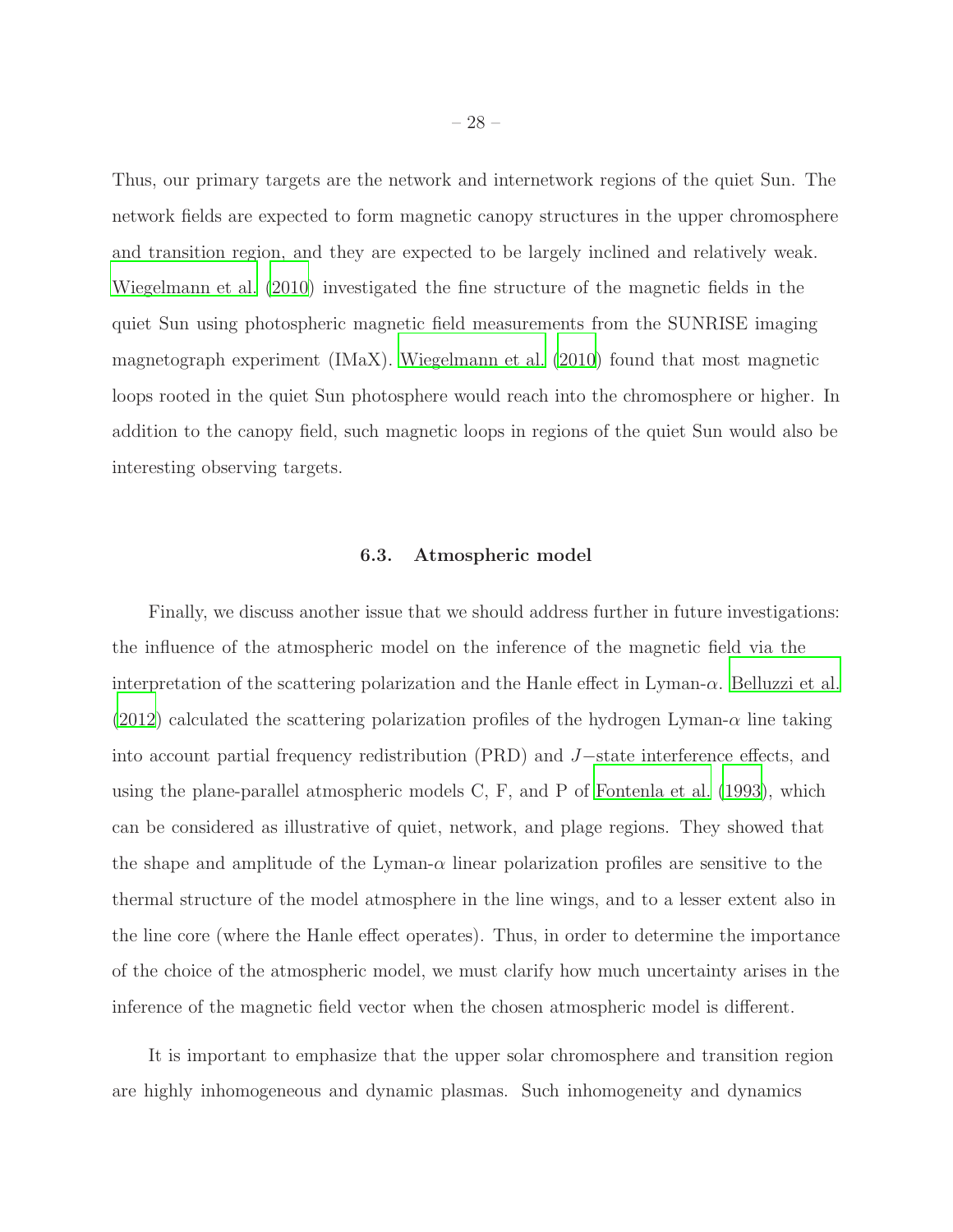causes larger  $Q/I$  amplitudes and non-zero  $U/I$  signals, along which their spatial and temporal variations (Stěpán et al. 2012, [2014\)](#page-33-5). Thus, we must consider also other strategies for interpreting the CLASP observations, such as detailed forward modeling of the observed scattering polarization signals using increasingly realistic 3D models of the solar chromosphere, taking into account the limited spatial and temporal resolution of the CLASP observations.

In order to monitor the local non-uniformity of the Lyman-α radiation field, the intensity images from the CLASP slit-jaw and IRIS observations will be useful. Furthermore, the intensity and the linear polarization profiles in the line wings, which are insensitive to the magnetic field but very sensitive to the temperature structure, may also help us to constrain the temperature structure of the solar atmosphere. All these steps will facilitate the interpretation of the line-core polarization signals of Lyman- $\alpha$  that CLASP aims at observing. In this way, we expect that the CLASP experiment will lead to the first significant advancement in the investigation of the magnetism of the upper solar chromosphere and the transition region via the Hanle effect in the UV spectral region.

This work was done during R.I.'s visit to IAC, which was supported by the Grant-in-Aid for "Institutional Program for Young Researcher Overseas Visits" from the Japan Society for the Promotion of Science (JSPS). R.I. was also supported by JSPS KAKENHI Grant number 25887051. J.S. recognizes support from the Grant Agency of the Czech Republic through the grant P209/12/P741 and the project RVO:67985815. Financial support by the Spanish Ministry of Economy and Competitiveness through projects AYA2010–18029 (Solar Magnetism and Astrophysical Spectropolarimetry) and Consolider-Ingenio CSD2009-00038 (Molecular Astrophysics: The Herschel and Alma Era) are gratefully acknowledged. AAR also acknowledges financial support through the Ramón y Cajal fellowships. The CLASP experiment has been finantially supported by a Grant-in-Aid for Scientific Research (S).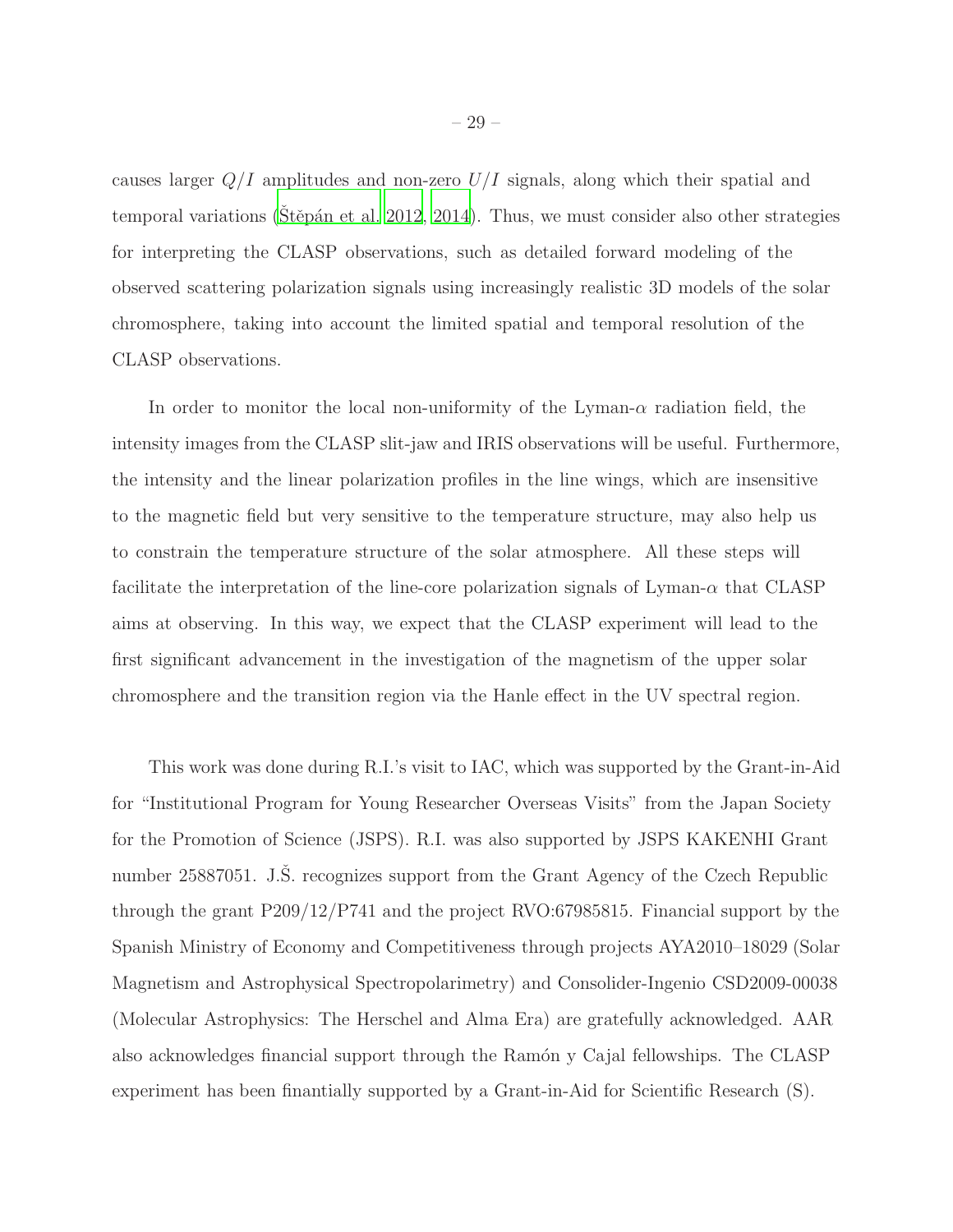![](_page_29_Figure_1.jpeg)

<span id="page-29-0"></span>Fig. 9.— Plots (a), (b), and (c), and plots (g), (h), and (i) represent the  $\chi^2$  maps in the field strength, azimuth, and inclination parameter space for a horizontal magnetic field  $(\theta_B = 90^{\circ})$ input with the close-to-limb ( $\mu = 0.3$ ) and the disk center ( $\mu = 1.0$ ) geometries, respectively. Plots (d), (e), and (f) and plots (j), (k), and (l) represent the  $\chi^2$  maps projected onto the inclination and field strength parameter space. The left, middle, and right columns show  $\chi^2$ maps with a noise level of  $\sigma = 0.033\%$  for the inputs of weak field ( $B = 10 \text{ G}$ ), marginal field  $(B = 50 \text{ G})$ , and strong field  $(B = 250 \text{ G})$ , respectively, The black regions represent the magnetic parameters with  $\Delta \chi^2 \leq 3.53$ . The input magnetic parameters are shown with gray circles.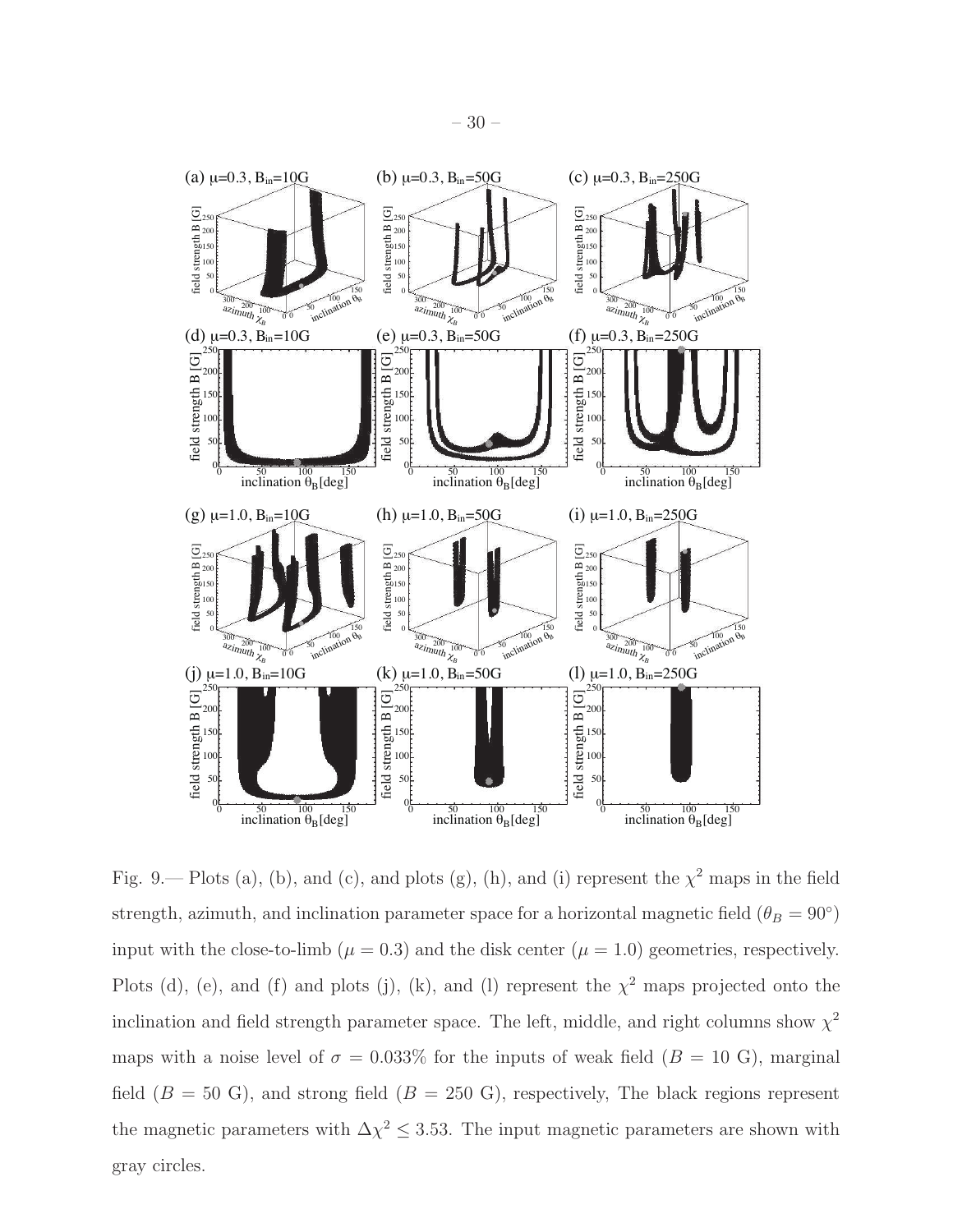![](_page_30_Figure_0.jpeg)

<span id="page-30-0"></span>Fig. 10.— The plots shown here are the same as those in Figure [9](#page-29-0) with an almost vertical magnetic field  $(\theta_B = 20^{\circ})$  input value.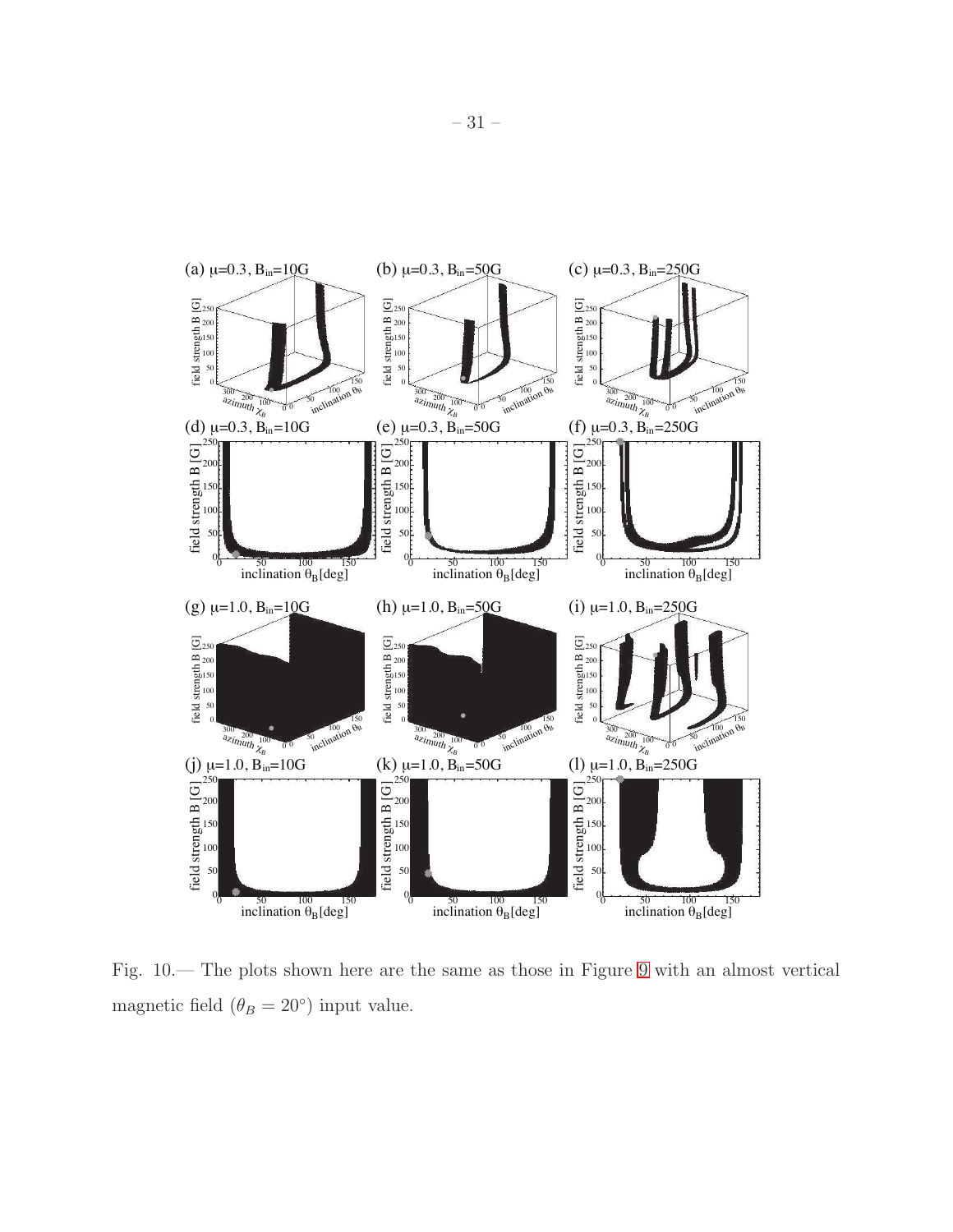#### REFERENCES

- <span id="page-31-10"></span>Anusha, L. S., Nagendra, K. N., Bianda, M., et al. 2011, ApJ, 737, 95
- <span id="page-31-8"></span>Asensio Ramos, A., Trujillo Bueno, J., & Landi Degl'Innocenti, E. 2008, ApJ, 683, 542
- <span id="page-31-3"></span>Belluzzi, L., & Trujillo Bueno, J. 2012, ApJ, 750, L11
- <span id="page-31-4"></span>Belluzzi, L., Trujillo Bueno, J., & Štěpán, J. 2012, ApJ, 755, L2
- <span id="page-31-12"></span>Carlsson, M., & Stein, R. F. 1997, ApJ, 481, 500
- <span id="page-31-2"></span>Casini, R., & Landi Degl'Innocenti, E. 2008, in Plasma Polarization Spectroscopy, ed. T. Fujimoto, & A. Iwamae (Atomic, Optical, and Plasma Physics), 44
- <span id="page-31-9"></span>Centeno, R., Trujillo Bueno, J., & Asensio Ramos, A. 2010, ApJ, 708, 1579
- <span id="page-31-1"></span>De Pontieu, B., McIntosh, S. W., Carlsson, M., et al. 2007, Science, 318, 1574
- <span id="page-31-11"></span>Fontenla, J. M., Avrett, E. H., & Loeser, R. 1993, ApJ, 406, 319
- <span id="page-31-13"></span>Gandorfer, A., Grauf, B., Barthol, P., et al. 2011, Sol. Phys., 268, 35
- <span id="page-31-5"></span>Ishikawa, R., Bando, T., Fujimura, D., et al. 2011, Solar Polarization 6, 437, 287
- <span id="page-31-6"></span>Kano, R., Bando, T., Narukage, N., et al. 2012, Proc. SPIE, 8443,
- <span id="page-31-0"></span>Katsukawa, Y., Berger, T. E., Ichimoto, K., et al. 2007, Science, 318, 1594
- <span id="page-31-7"></span>Kobayashi, K., Kano, R., Trujillo Bueno, J., et al. 2012, in Hinode 5, ASP Conf. Series Vol. 456, ed. Leon Golub, Ineke De Moortel, & Toshifumi Shimizu. San Francisco: Astronomical Society of the Pacific, 2012., p.233
- <span id="page-31-14"></span>Lagg, A., Woch, J., Krupp, N., & Solanki, S. K. 2004, A&A, 414, 1109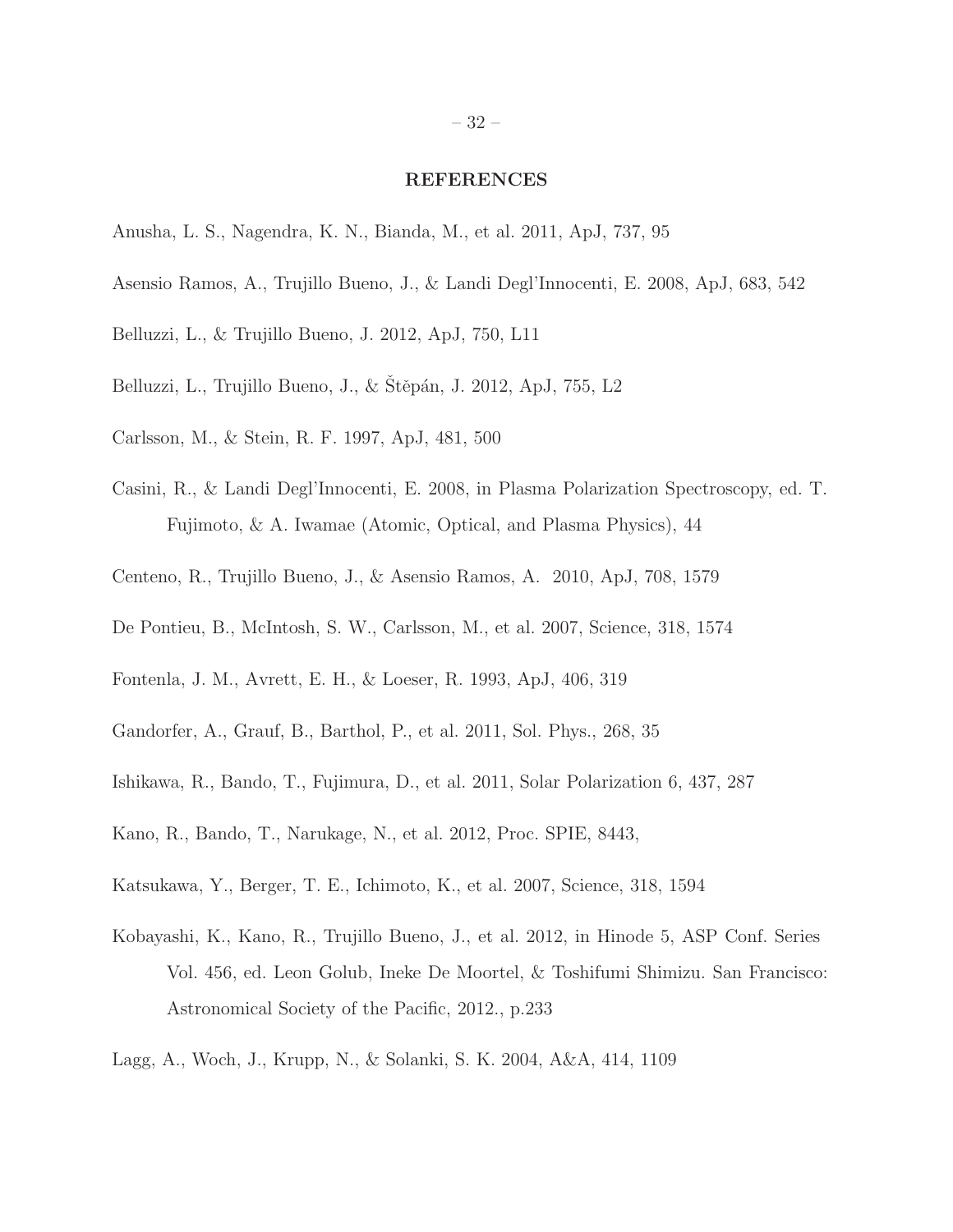- <span id="page-32-8"></span>Landi Degl'Innocenti, E., & Landolfi, M. 2004, Astrophysics and Space Science Library, 307,
- <span id="page-32-6"></span>Landi Degl'Innocenti, E. 1982, Sol. Phys., 79, 291
- <span id="page-32-5"></span>Landi Degl'Innocenti, E., & Bommier, V. 1993, ApJ, 411, L49
- <span id="page-32-11"></span>Leenaarts, J., Carlsson, M., & Rouppe van der Voort, L. 2012, ApJ, 749, 136
- <span id="page-32-12"></span>Leenaarts, J., Pereira, T. M. D., Carlsson, M., Uitenbroek, H., & De Pontieu, B. 2013, ApJ, 772, 90
- <span id="page-32-7"></span>López Ariste, A., & Casini, R. 2003, ApJ, 582, L51
- <span id="page-32-13"></span>Merenda, L., Trujillo Bueno, J., Landi Degl'Innocenti, E., & Collados, M. 2006, ApJ, 642, 554
- <span id="page-32-4"></span>Narukage, N., Tsuneta, S., Bando, T., et al. 2011, Proc. SPIE, 8148,
- <span id="page-32-2"></span>Okamoto, T. J., & De Pontieu, B. 2011, ApJ, 736, L24
- <span id="page-32-1"></span>Okamoto, T. J., Tsuneta, S., Berger, T. E., et al. 2007, Science, 318, 1577
- <span id="page-32-9"></span>Press, W. H., Teukolsky, S. A., Vetterling, W. T., & Flannery, B. P. 2007, Numerical recipes: the art of scientific computing, Cambridge University Press, pp 812–815
- <span id="page-32-10"></span>Riethm¨uller, T. L., Solanki, S. K., Hirzberger, J., et al. 2013, ApJ, 776, L13
- <span id="page-32-0"></span>Shibata, K., Nakamura, T., Matsumoto, T., Otsuji, K., Okamoto, T. J., Nishizuka, N., Kawate, T., Watanabe, H., Nagata, S., UeNo, S., Kitai, R., Nozawa, S., Tsuneta, S., Suematsu, Y., Ichimoto, K., Shimizu, T., Katsukawa, Y., Tarbell, T. D., Berger, T. E., Lites, B. W., Shine, R. A., & Title, A. M. 2007, Science, 318, 1591
- <span id="page-32-3"></span>Stěpán, J., & Trujillo Bueno, J. 2011, ApJ, 732, 80